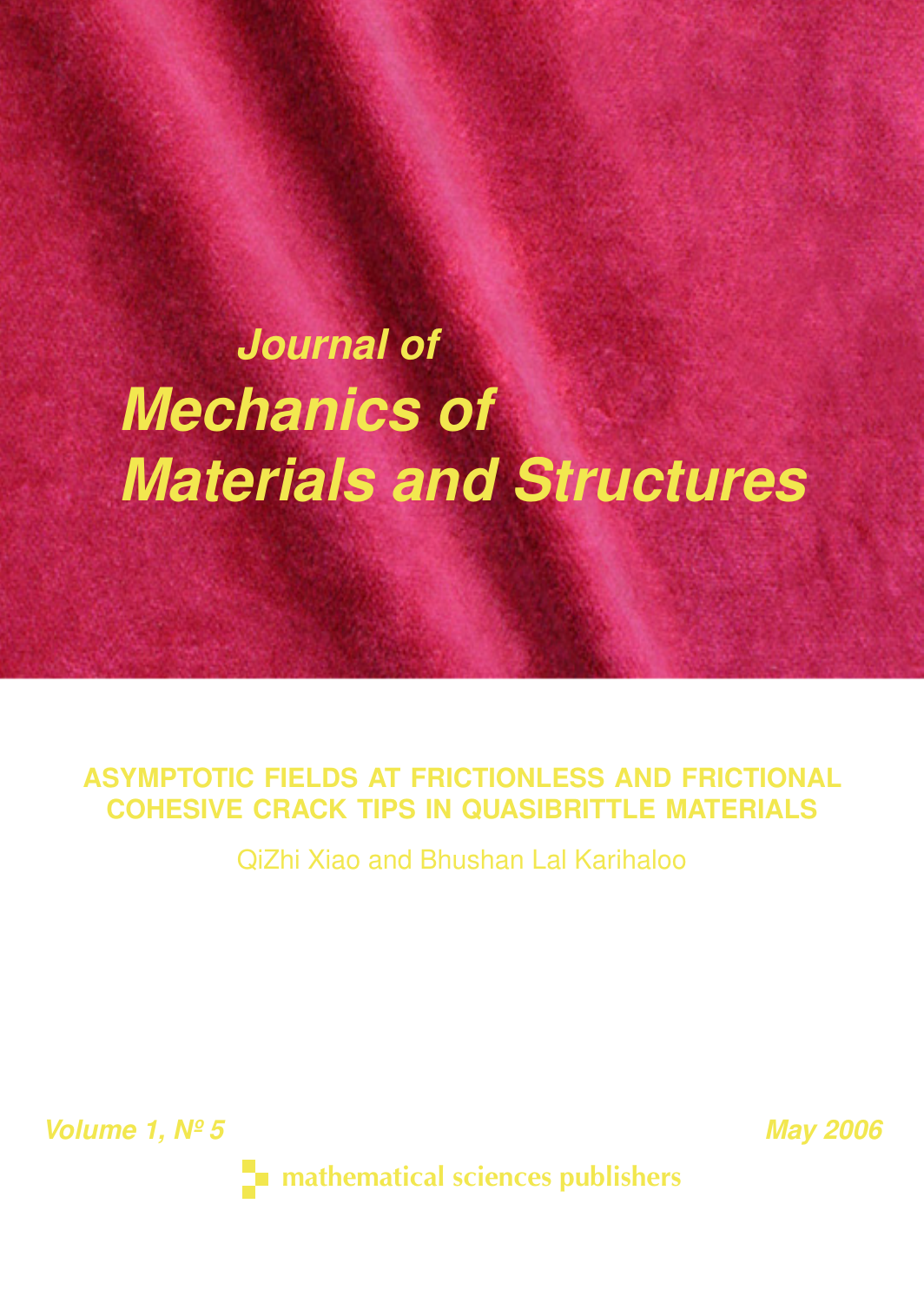#### <span id="page-1-0"></span>ASYMPTOTIC FIELDS AT FRICTIONLESS AND FRICTIONAL COHESIVE CRACK TIPS IN QUASIBRITTLE MATERIALS

QIZHI XIAO AND BHUSHAN LAL KARIHALOO

The lack of any work on the asymptotic fields at the tips of cohesive cracks belies the widespread use of cohesive crack models. This study is concerned with the solution of asymptotic fields at cohesive crack tips in quasibrittle materials. Only normal cohesive separation is considered, but the effect of Coulomb friction on the cohesive crack faces is studied. The special case of a pure mode I cohesive crack is fully investigated. The solution is valid for any separation law that can be expressed in a special polynomial form. It is shown that many commonly used separation laws of quasibrittle materials, for example, rectangular, linear, bilinear, and exponential, can be easily expressed in this form. The asymptotic fields obtained can be used as enrichment functions in the extended/generalized finite element method at the tip of long cohesive cracks, as well as short branches/kinks.

#### 1. Introduction

Cohesive zone (or crack) models, which were introduced by [Barenblatt](#page-28-0) [1962] and [Dugdale](#page-28-1) [1960] for elastoplastic fracture in ductile metals, and by [Hillerborg et al.](#page-28-2) [1976] for quasibrittle materials (who called them fictitious crack models), have become an important tool for describing localization and failure in engineering materials and structures. In a cohesive zone model, the nonlinear fracture process zone due to degrading mechanisms such as plastic microvoiding or microcracking— in front of the actual crack tip is lumped into a discrete line (two-dimensional) or plane (three-dimensional) and represented by stress-displacement relationships across this line or plane. The cohesive crack model is a constitutive assumption in the sense that a cohesive crack can develop anywhere in a specimen or a structure, and not only ahead of a preexisting crack tip. For ductile fracture, the most important parameters of the cohesive zone model are the tensile strength  $f_t$  and the work of separation or fracture energy  $G_c$  (see, [\[Hutchinson and Evans 2000\]](#page-28-3)), which is the work needed to create a unit area of a fully developed crack. For quasibrittle fracture, the decohesion law stems from microcracking as in concrete or ceramics; the shape of the stress-separation relation (called the softening or stress-crack opening or tension-softening curve) plays a much bigger role and is sometimes even more important than the value of the tensile strength *f<sup>t</sup>* (see [\[Chandra et al. 2002\]](#page-28-4)).

[Elices et al.](#page-28-5) [2002] have reviewed the background of cohesive crack models and discussed the determination of the tension-softening function by inverse analysis procedures. They also illustrated the pre-dictive capability of the cohesive zone model for concrete, glassy polymer and steel. Recently, [Karihaloo](#page-28-6) et al. [\[2003\]](#page-28-6) have proposed a simple method for determining the true specific fracture energy of concrete and also a method [\[Abdalla and Karihaloo 2004\]](#page-27-0) for constructing a softening curve corresponding to this energy. In the most widely used standard formulation of the cohesive crack model for quasibrittle

*Keywords:* asymptotic field, cohesive crack tip, Coulomb friction, quasibrittle material, cohesion-separation laws.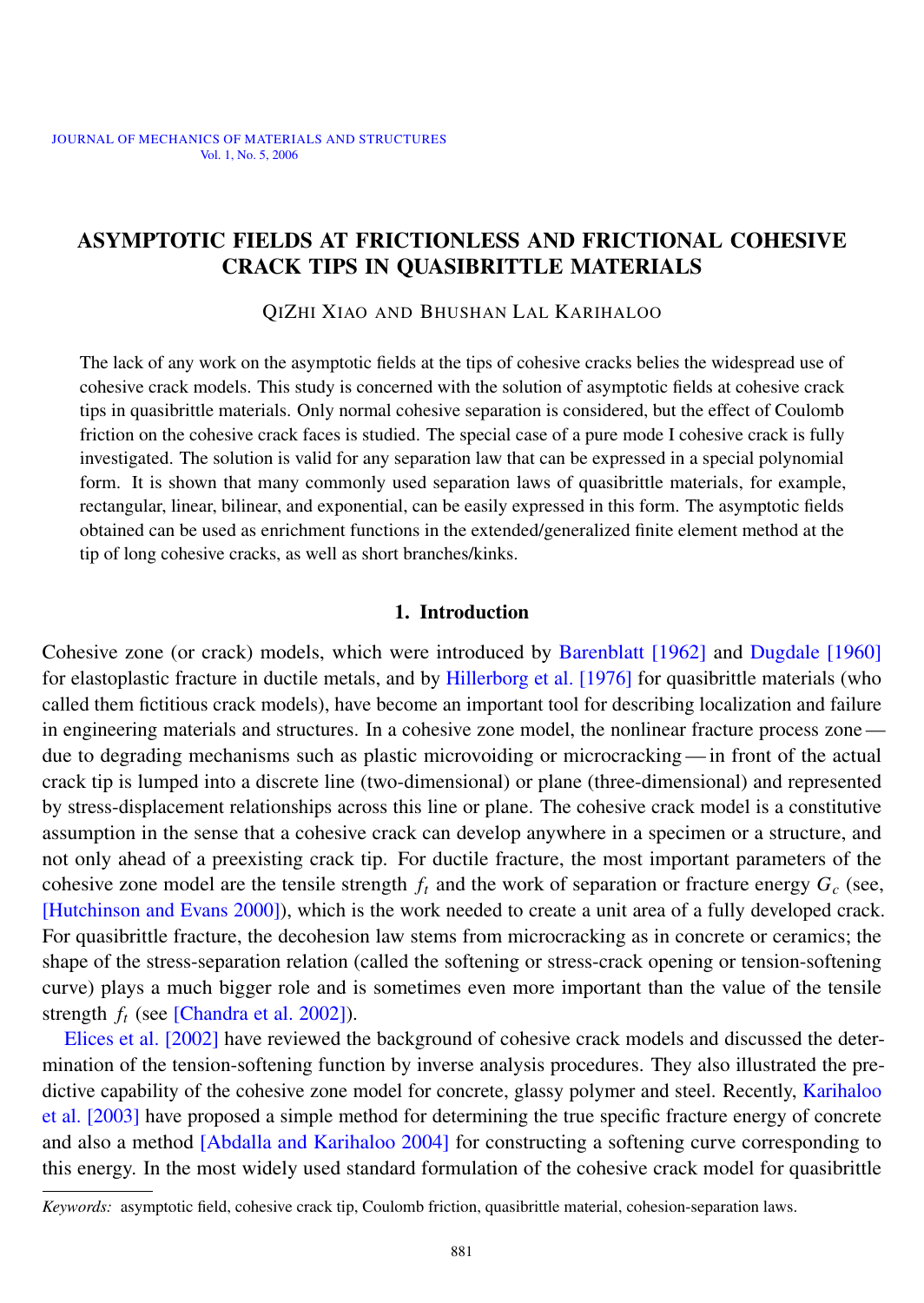materials, it is assumed that the stress-strain behavior is isotropic linear elastic, and that the crack is initiated at a point where the maximum principal stress  $\sigma_I$  reaches the tensile strength  $f_t$ , and that the crack is oriented normal to the direction of  $\sigma_I$ . An evolution law is also postulated for the monotonic mode I loading so that the cohesive stress is a unique function of the crack opening which, for concrete, decreases monotonically along the cohesive zone. Although this standard formulation of the cohesive crack model is highly simplified, it is able to capture the essence of fracture of concrete specimens and structures.

A concise overview of the various ways to implement numerically the cohesive zone methodology is given in [\[de Borst et al. 2004\]](#page-28-7). The recently developed extended/generalized finite element method (XFEM/GFEM) (see [Moës et al. 1999; [Strouboulis et al. 2001;](#page-29-1) Babuška et al. 2003; [Karihaloo and](#page-28-9) [Xiao 2003b;](#page-28-9) [Xiao and Karihaloo 2005\]](#page-29-2)) provides a proper representation of the discrete character of cohesive zone formulations avoiding any mesh bias. The XFEM/GFEM enriches the standard local FE approximations with known information about the problem, such as a displacement discontinuity across a crack, the asymptotic solution at a crack tip, or a strain discontinuity across an interface, with the use of the partition of unity (PU). It avoids meshes conforming with the discontinuity and adaptive remeshing as the discontinuity grows as is the case with the FEM. [Wells and Sluys](#page-29-3) [2001], Moës and Belytschko [2002] and [Hansbo and Hansbo](#page-28-10) [2004] analyzed a continuous cohesive crack that runs through an existing FE mesh. [Remmers et al.](#page-29-5) [2003] further studied the possibility of defining cohesive segments that can arise at arbitrary locations and in arbitrary directions and thus allow for the resolution of complex crack patterns including crack nucleation at multiple locations, followed by growth and coalescence. In these existing XFEM/GFEM implementations of the cohesive zone, the enrichment function used at the cohesive crack tip is usually a jump function (cohesive crack tip touches the element boundary) [\[Wells and Sluys 2001\]](#page-29-3) or a branch function [Moës and Belytschko 2002] which does not represent the true asymptotic nature of the displacement/stress field there. [\(Hansbo and Hansbo](#page-28-10) [2004] considered an element traversed by a discontinuity as a double element with each being used for the interpolation of one side of the discontinuity). Recently, [Xiao and Karihaloo](#page-29-2) [2005] have demonstrated that, for a crack with tractionfree faces, when the crack tip asymptotic field is available and used as an enrichment function, the XFEM/GFEM not only avoids using a mesh conforming with the crack but is also more accurate than FEM. However, it is necessary to ensure that the unknown coefficients of the crack tip field at all the enriched nodes are equal to one another. Hence XFEM/GFEM can use a much coarser mesh around the crack tip. However, when the enrichment function does not represent the true asymptotic nature of the crack tip field, the mesh needs to be refined in the same manner as in the FEM. Thus it is advantageous to know the true asymptotic fields around a cohesive crack tip.

[Planas et al.](#page-29-6) [2003] discussed possible generalizations of the cohesive crack model to mixed mode. Many other studies on mixed mode cohesive cracks can also be found in the literature, for example, [\[Valente 1991;](#page-29-7) [Cocchetti et al. 2002\]](#page-28-11), but there is doubt about the accuracy of the cohesion-sliding relation because it is difficult to isolate it from frictional forces between the rough cohesive crack faces in quasibrittle materials such as concrete.

Coulomb friction along the contacting crack faces has been considered by many researchers. [Deng](#page-28-12) [\[1994\]](#page-28-12) studied the plane strain/stress asymptotic crack tip fields of stationary and steadily moving cracks along bimaterial interfaces and in homogeneous solids. He considered both anisotropic and isotropic solids. [Leblond and Frelat](#page-28-13) [2004] studied crack kinking from an initially closed, homogeneous or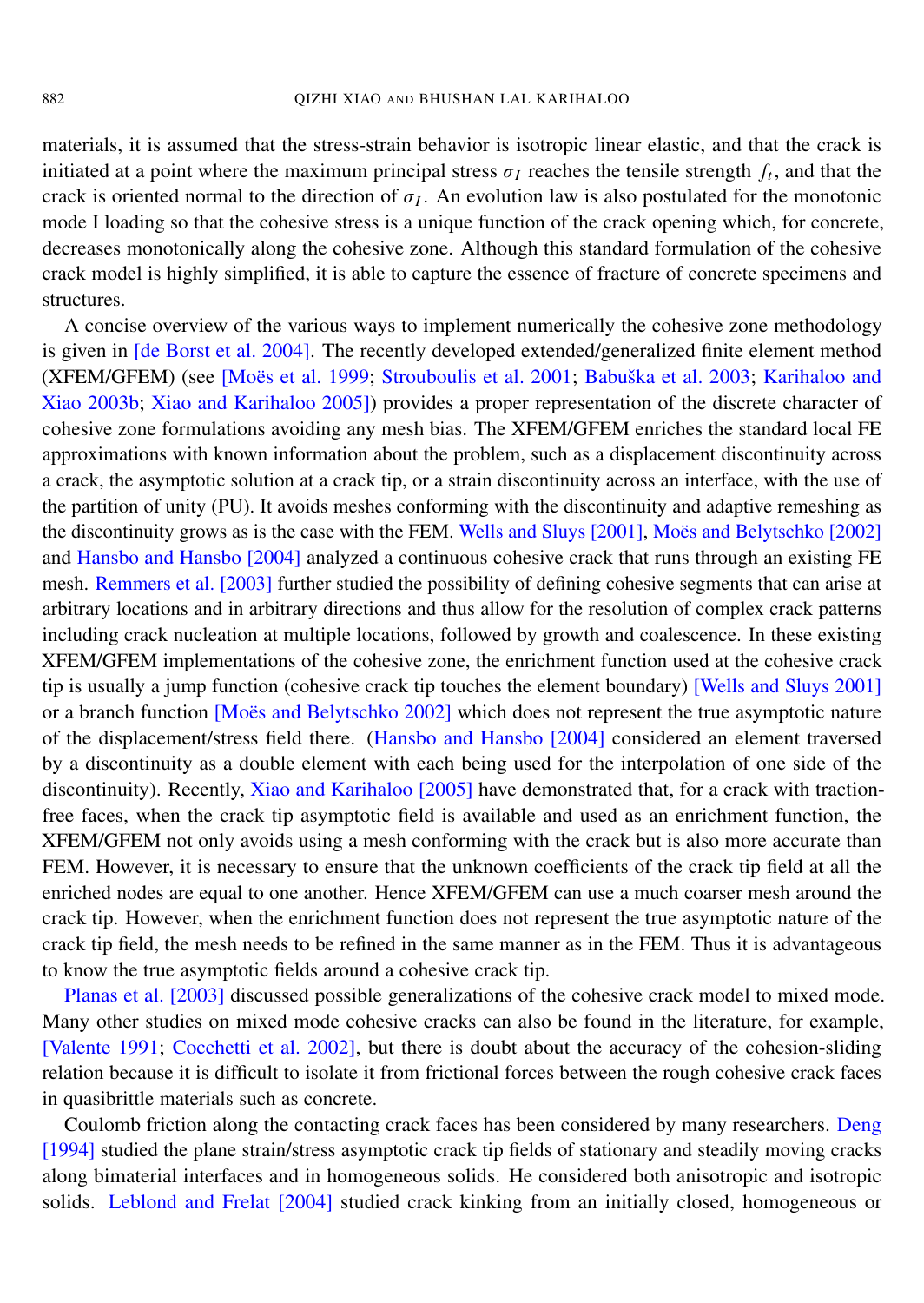interface crack, in the presence of Coulomb friction. Bialas and Mróz [2005] analyzed progressive interface delamination failure in antiplane shear of an elastic plate bonded to a rigid substrate under monotonic loading by normal compressive stress and varying shear stress using the cohesive crack model. Mróz [and Bialas](#page-29-8) [2005] considered a rigid softening interface (critical stress softening) under both monotonic and cyclic loadings.

In the cohesive cracks, the friction is considered for a finite opening. In this sense frictional cohesive cracks are different from the previously mentioned works on frictional contact of crack faces, where the crack faces are in contact and not open. However, in cohesive cracks, although the crack faces are not in contact because of the applied cohesive stresses, frictional forces can come into play between the faces when there is relative sliding.

[Hong and Kim](#page-28-15) [2003] studied plane elastic eigenfunction expansions of the cohesive crack tip field due to the closing tractions and the separation-gradients at the cohesive zone ahead of a semiinfinite crack in an inverse manner, similar to that used by [Karihaloo](#page-28-16) [1999]. In these works, the softening curve is not defined a priori but is obtained parametrically from the analysis. This often leads to softening diagrams that are not representative of real materials [\[Planas et al. 2001\]](#page-29-9).

The lack of any work on the asymptotic fields at the tips of cohesive cracks belies the widespread use of cohesive crack models. In this study, we will solve the asymptotic fields at the tips of cohesive cracks in quasibrittle materials. The material outside the fracture process (that is, cohesive) zone is isotropic linear elastic. This is true of quasibrittle materials. We will consider frictionless as well as frictional cohesive cracks. We will use the eigenfunction expansion method of [Williams](#page-29-10) [1957] and combine it with the complex function formalism of [Muskhelishvili](#page-29-11) [1953] in the spirit of [Sih and Liebowitz](#page-29-12) [1968]. The cohesive and frictional laws on the crack faces are imposed through appropriate boundary conditions.

This paper is organized as follows: [Section 2](#page-3-0) discusses a cohesive law of concrete suitable for the asymptotic analysis of cohesive cracks; [Section 3](#page-5-0) discusses the mathematical formulation and local symmetry and/or boundary conditions; [Section 4](#page-7-0) gives asymptotic fields for several cases; [Section 5](#page-14-0) discusses the applicability of the results obtained in [Section 4](#page-7-0) to other cohesive laws; the implementation of the asymptotic fields in XFEM/GFEM is illustrated in [Section 6](#page-18-0) with examples of mode I cohesive crack tip fields; and finally conclusions and discussion are presented in [Section 7.](#page-26-0)

#### 2. Reformulation of a tension-softening diagram for quasibrittle materials

<span id="page-3-0"></span>[Cornelissen et al.](#page-28-17) [1986] introduced the following exponential relation to fit their results from uniaxial tests on double edge notched normal and lightweight concrete panels:

<span id="page-3-1"></span>
$$
\frac{\sigma}{f_t} = f\left(\frac{w}{w_c}\right) - \frac{w}{w_c}f(1), \qquad f\left(\frac{w}{w_c}\right) = \left[1 + \left(C_1 \frac{w}{w_c}\right)^3\right]e^{-C_2w/w_c}.\tag{1}
$$

It fits their experimental results with a high degree of accuracy. In [Equation](#page-3-1) (1),  $\sigma$  and  $f_t$  are the stress normal to the cohesive crack face and the uniaxial tensile strength, respectively;  $w$  and  $w_c$  are the opening displacement of the cohesive crack faces, and the critical opening displacement of the preexisting macrocrack tip at which the cohesive crack tip begins to grow; and  $C_1$  and  $C_2$  are fitting parameters. Details of the test set up as well as the cohesive relation [Equation](#page-3-1) (1) can be found in [\[Karihaloo 1995\]](#page-28-18).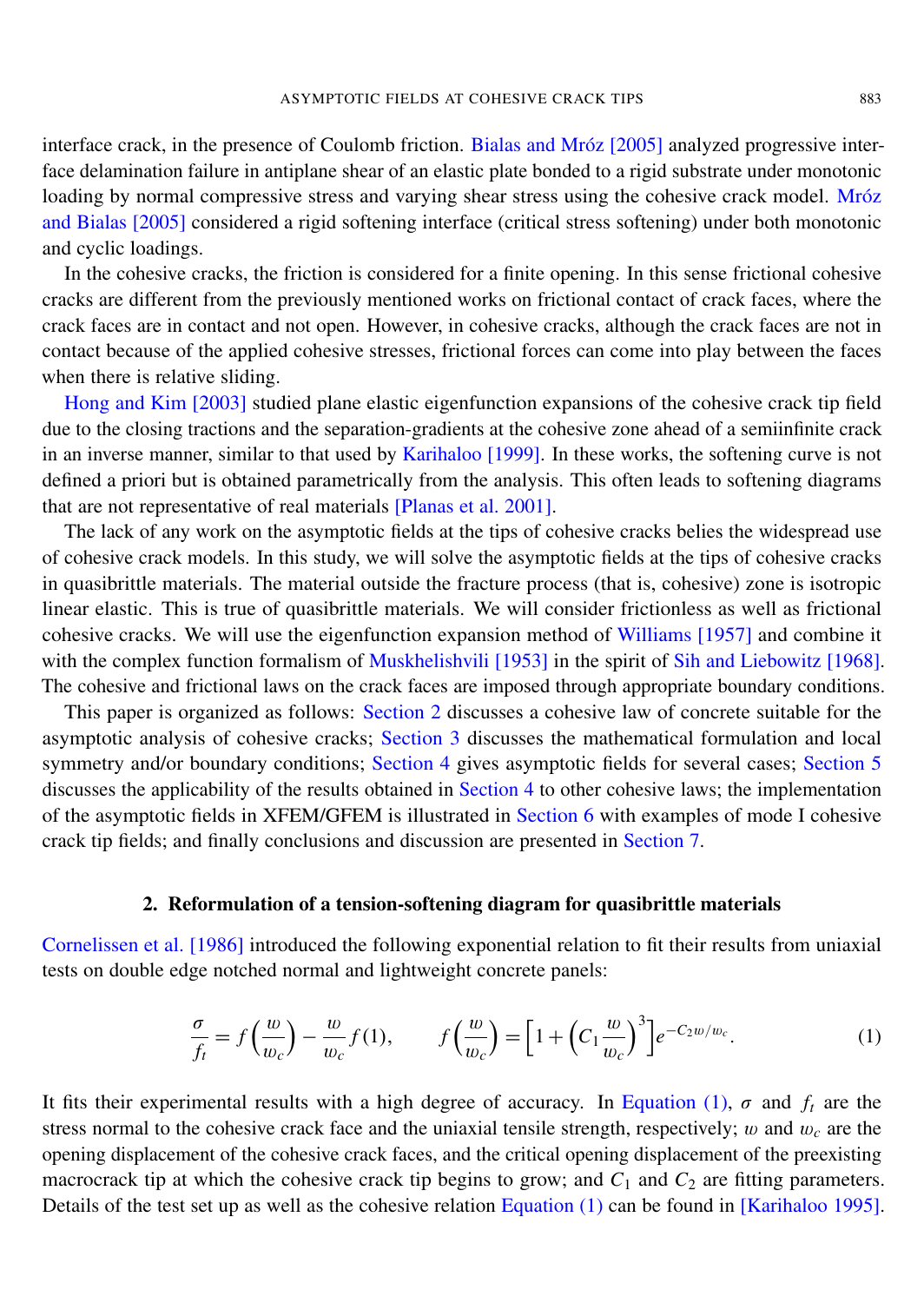<span id="page-4-2"></span>

Figure 1. A comparison of formula [Equation \(1\)](#page-3-1) with polynomials [\(2\)](#page-4-0) and [\(3\)](#page-4-1) for NC.

The following polynomial, denoted as polynomial (a), fits the results of [Cornelissen et al.](#page-28-17) [1986] just as well as [Equation \(1\)](#page-3-1)

<span id="page-4-0"></span>
$$
\frac{\sigma}{f_t} = 1 + \sum_{i=1}^{5} a_i \left(\frac{w}{w_c}\right)^i - \left(1 + \sum_{i=1}^{5} a_i\right) \left(\frac{w}{w_c}\right)^6,\tag{2}
$$

where the  $a_i$ ,  $i = 1, \ldots, 5$ , are fitting parameters.

To simplify the derivation of the cohesive crack tip asymptotic fields, we will represent the relation [Equation \(1\)](#page-3-1) by the polynomial, denoted polynomial (b),

<span id="page-4-1"></span>
$$
\frac{\sigma}{f_t} = 1 + \sum_{i=1}^{5} \alpha_i \left(\frac{w}{w_c}\right)^{(2/3)i} - \left(1 + \sum_{i=1}^{5} \alpha_i\right) \left(\frac{w}{w_c}\right)^4,\tag{3}
$$

where the  $\alpha_i$ ,  $i = 1, \ldots, 5$ , are fitting parameters.

Obviously, all three formulae  $(1)$ – $(3)$  satisfy the following requirements: at the tip of the cohesive crack,  $w/w_c = 0$  and  $\sigma/f_t = 1$ ; at the tip of the preexisting traction-free macrocrack: if  $w/w_c = 1$  then  $\sigma / f_t = 0.$ 

Note that although there are five unknown parameters in  $(2)$  and  $(3)$  to be determined by regression, this is easier than the determination of the two parameters in the exponential relation [\(1\).](#page-3-1)

For a normal concrete (NC) with density  $2370 \text{ kg/m}^3$ , compressive strength  $f_c = 47 \text{ MPa}$ , Young modulus  $E = 39$  GPa,  $f_t = 3.2$  MPa,  $w_c = 160 \,\mu$ m, and specific fracture energy  $G_F = 100$  J/m<sup>2</sup> (area under the tension-softening curve), [Cornelissen et al.](#page-28-17) [1986] fitted their experimental results by [Equation](#page-3-1) [\(1\)](#page-3-1) with  $C_1 = 3$  and  $C_2 = 6.93$ . Their tension-softening diagram can be fitted by [Equation](#page-4-0) (2) with  $a_1 = -7.04$ ,  $a_2 = 26.456$ ,  $a_3 = -55.233$ ,  $a_4 = 63.741$ , and  $a_5 = -38.305$ . The correlation coefficient is 1. This diagram can also be fitted by [Equation](#page-4-1) (3) with  $\alpha_1 = -0.872$ ,  $\alpha_2 = -16.729$ ,  $\alpha_3 = 67.818$ ,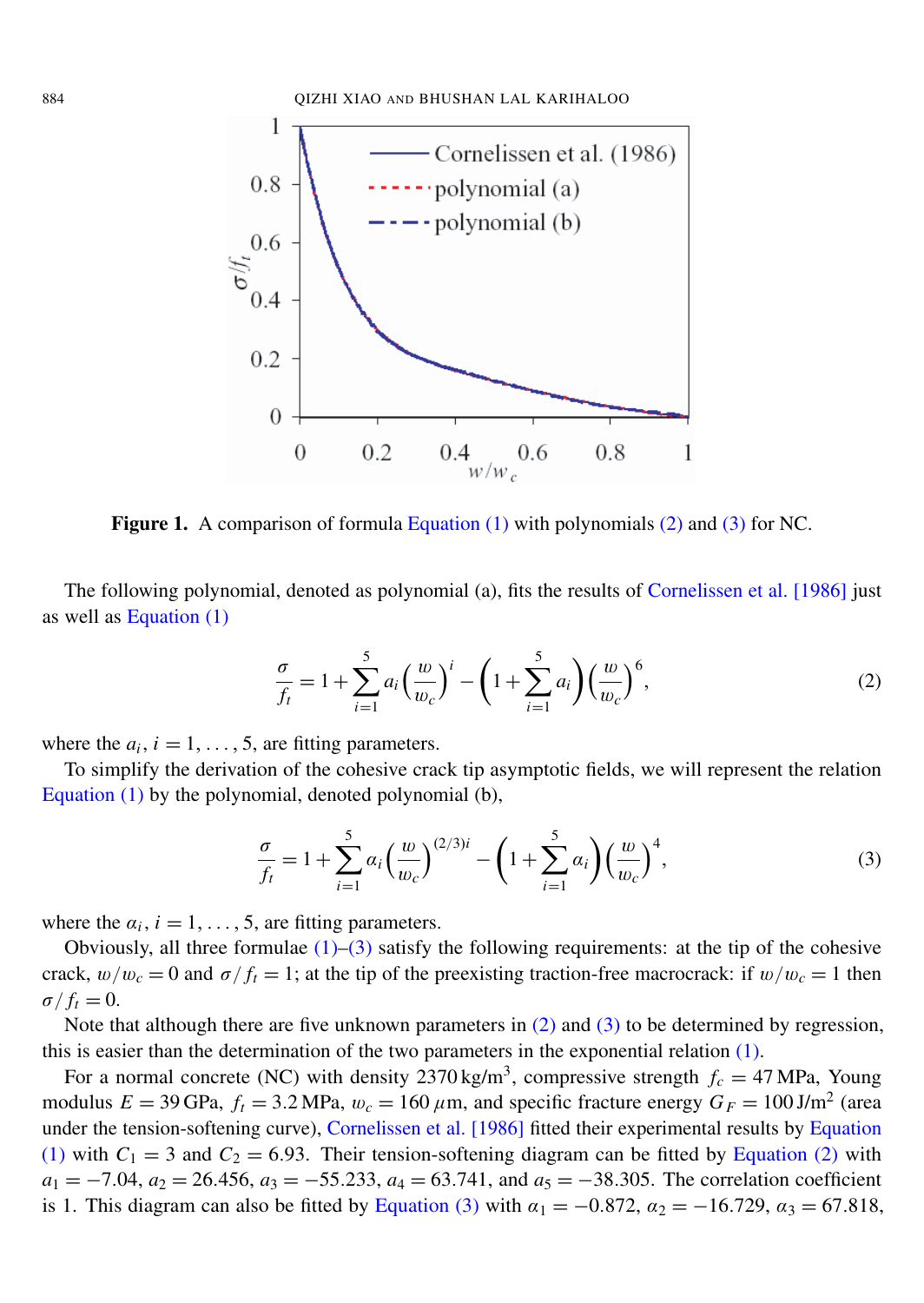<span id="page-5-1"></span>

Figure 2. A comparison of formula [Equation \(1\)](#page-3-1) with polynomials [\(2\)](#page-4-0) and [\(3\)](#page-4-1) for LC.

 $\alpha_4 = -110.462$ , and  $\alpha_5 = 83.158$ . The correlation coefficient is again 1. These three fittings are compared in [Figure 1,](#page-4-2) and cannot be distinguished on the scale of the figure.

For a lightweight concrete (LC) with density 1865 kg/m<sup>3</sup>,  $f_c = 49 \text{ MPa}$ ,  $E = 22.4 \text{ GPa}$ ,  $f_t = 2.43 \text{ MPa}$ ,  $w_c = 140 \,\mu$ m, and  $G_F = 61 \,\text{J/m}^2$ , [Cornelissen et al.](#page-28-17) [1986] fitted their experimental results by [Equation](#page-3-1) [\(1\)](#page-3-1) with  $C_1 = 1$  and  $C_2 = 5.64$ . Their tension-softening diagram can be fitted by [Equation](#page-4-0) (2) with  $a_1 = -5.618$ ,  $a_2 = 15.36$ ,  $a_3 = -25.378$ ,  $a_4 = 25.659$  and  $a_5 = -14.525$ . The correlation coefficient is 1. This diagram can also be fitted by polynomial [Equation](#page-4-1) (3) with  $\alpha_1 = -0.753$ ,  $\alpha_2 = -12.335$ ,  $\alpha_3 = 41.08$ ,  $\alpha_4 = -57.205$ , and  $\alpha_5 = 38.412$ . The correlation coefficient is again 1. These three fittings are compared in [Figure 2,](#page-5-1) and again cannot be distinguished on the scale of the figure.

#### 3. Mathematical formulation

<span id="page-5-0"></span>[Muskhelishvili](#page-29-11) [1953] showed that, for plane problems, the stresses and displacements in the Cartesian coordinate system (see [Figure 3\)](#page-6-0) can be expressed in terms of two analytic functions  $\phi(z)$  and  $\chi(z)$  of the complex variable  $z = re^{i\theta}$ 

<span id="page-5-2"></span>
$$
\sigma_x + \sigma_y = 2[\phi'(z) + \overline{\phi'(z)}],
$$
  
\n
$$
\sigma_y - \sigma_x + 2i\tau_{xy} = 2[\overline{z}\phi''(z) + \chi''(z)],
$$
  
\n
$$
2\mu(u + iv) = \kappa \phi(z) - z\overline{\phi'(z)} - \overline{\chi'(z)},
$$
\n(4)

where a prime denotes differentiation with respect to *z*, and an overbar denotes a complex conjugate. In [Equation](#page-5-2) (4),  $\mu = E/[2(1 + v)]$  is the shear modulus; the Kolosov constant is  $\kappa = 3 - 4v$  for plane strain or  $\kappa = (3 - v)/(1 + v)$  for plane stress; *E* and *v* are Young's modulus and the Poisson ratio.

For a general plane mixed mode I + II problem, the complex functions  $\phi(z)$  and  $\chi(z)$  can be chosen as series of complex eigenvalue Goursat functions [\[Sih and Liebowitz 1968;](#page-29-12) [Owen and Fawkes 1983;](#page-29-13)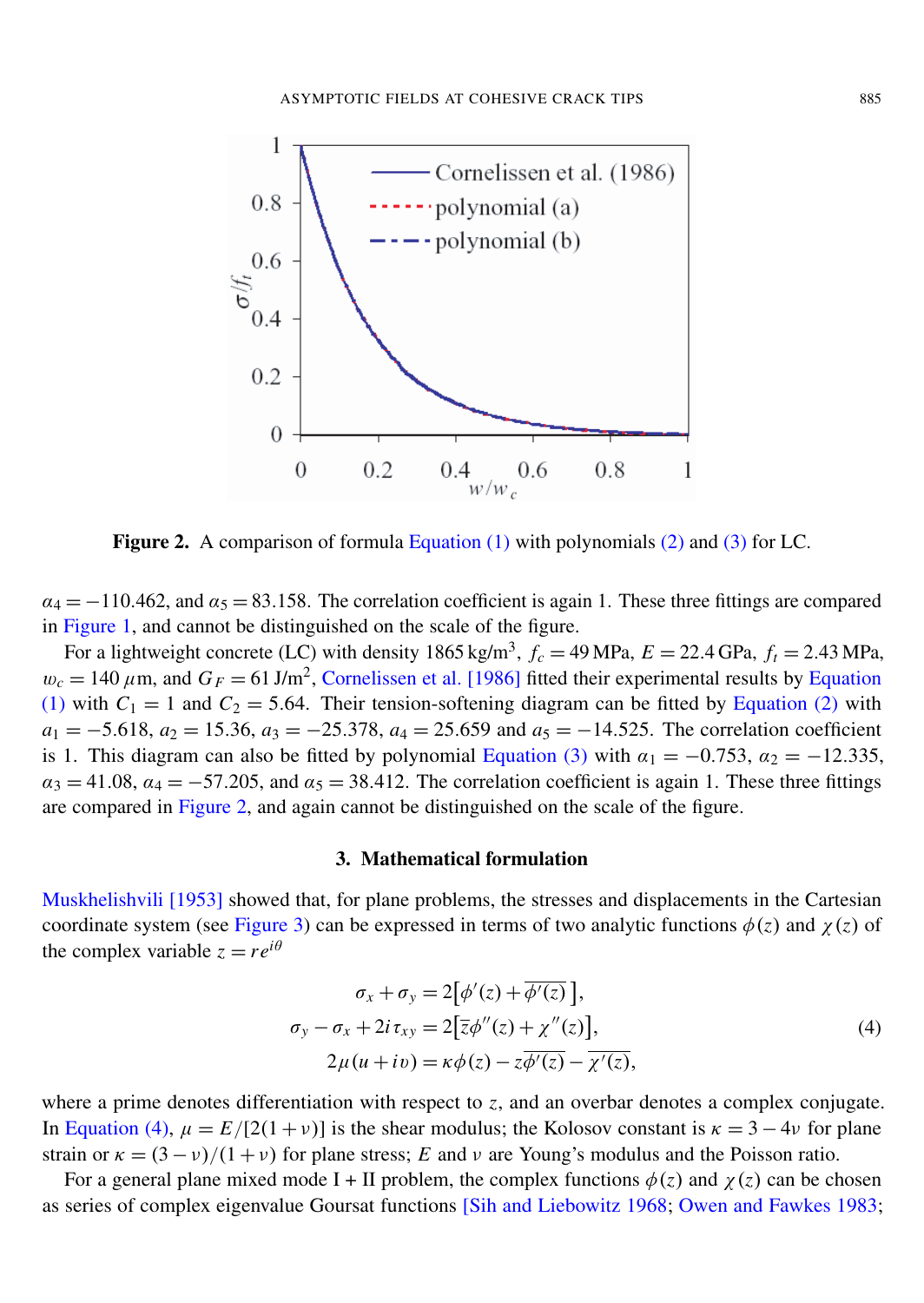

<span id="page-6-0"></span>Figure 3. A real traction-free crack terminating in a fracture process (cohesive) zone (FPZ) with residual stress transfer capacity  $\sigma_y(w)$  whose faces close smoothly near its tip  $(K_1 = 0)$ . The material outside the FPZ is linear elastic, but within the FPZ is softening.

[Karihaloo and Xiao 2003a\]](#page-28-19)

<span id="page-6-2"></span><span id="page-6-1"></span>
$$
\phi(z) = \sum_{n=0} A_n z^{\lambda_n} = \sum_{n=0} A_n r^{\lambda_n} e^{i\lambda_n \theta},
$$
  
\n
$$
\chi(z) = \sum_{n=0} B_n z^{\lambda_n+1} = \sum_{n=0} B_n r^{\lambda_n+1} e^{i(\lambda_n+1)\theta},
$$
\n(5)

where the complex coefficients are  $A_n = a_{1n} + ia_{2n}$  and  $B_n = b_{1n} + ib_{2n}$ . The eigenvalues  $\lambda_n$  and coefficients  $a_{1n}$ ,  $a_{2n}$ ,  $b_{1n}$  and  $b_{2n}$  are real.

If we substitute the complex functions [Equation](#page-6-1)  $(5)$  into  $(4)$ , the complete series expansions of the displacements and stresses near the tip of the crack become

$$
2\mu u = \sum_{n=0} r^{\lambda_n} \Big\{ \kappa (a_{1n} \cos \lambda_n \theta - a_{2n} \sin \lambda_n \theta) + \lambda_n \Big[ -a_{1n} \cos (\lambda_n - 2) \theta + a_{2n} \sin (\lambda_n - 2) \theta \Big] + (\lambda_n + 1) (-b_{1n} \cos \lambda_n \theta + b_{2n} \sin \lambda_n \theta) \Big\},
$$
(6)

<span id="page-6-5"></span>
$$
2\mu v = \sum_{n=0} r^{\lambda_n} \Big\{ \kappa (a_{1n} \sin \lambda_n \theta + a_{2n} \cos \lambda_n \theta) + \lambda_n \Big[ a_{1n} \sin(\lambda_n - 2)\theta + a_{2n} \cos(\lambda_n - 2)\theta \Big] + (\lambda_n + 1) (b_{1n} \sin \lambda_n \theta + b_{2n} \cos \lambda_n \theta) \Big\}, \quad (7)
$$

<span id="page-6-4"></span>
$$
\sigma_x = \sum_{n=0} r^{\lambda_n - 1} \left\{ 2\lambda_n \left[ a_{1n} \cos(\lambda_n - 1)\theta - a_{2n} \sin(\lambda_n - 1)\theta \right] - \lambda_n (\lambda_n - 1) \left[ a_{1n} \cos(\lambda_n - 3)\theta - a_{2n} \sin(\lambda_n - 3)\theta \right] - (\lambda_n + 1) \lambda_n \left[ b_{1n} \cos(\lambda_n - 1)\theta - b_{2n} \sin(\lambda_n - 1)\theta \right] \right\}, \quad (8)
$$

<span id="page-6-3"></span>
$$
\sigma_y = \sum_{n=0} r^{\lambda_n - 1} \left\{ 2\lambda_n \left[ a_{1n} \cos(\lambda_n - 1)\theta - a_{2n} \sin(\lambda_n - 1)\theta \right] + \lambda_n (\lambda_n - 1) \left[ a_{1n} \cos(\lambda_n - 3)\theta - a_{2n} \sin(\lambda_n - 3)\theta \right] + (\lambda_n + 1) \lambda_n \left[ b_{1n} \cos(\lambda_n - 1)\theta - b_{2n} \sin(\lambda_n - 1)\theta \right] \right\}, \quad (9)
$$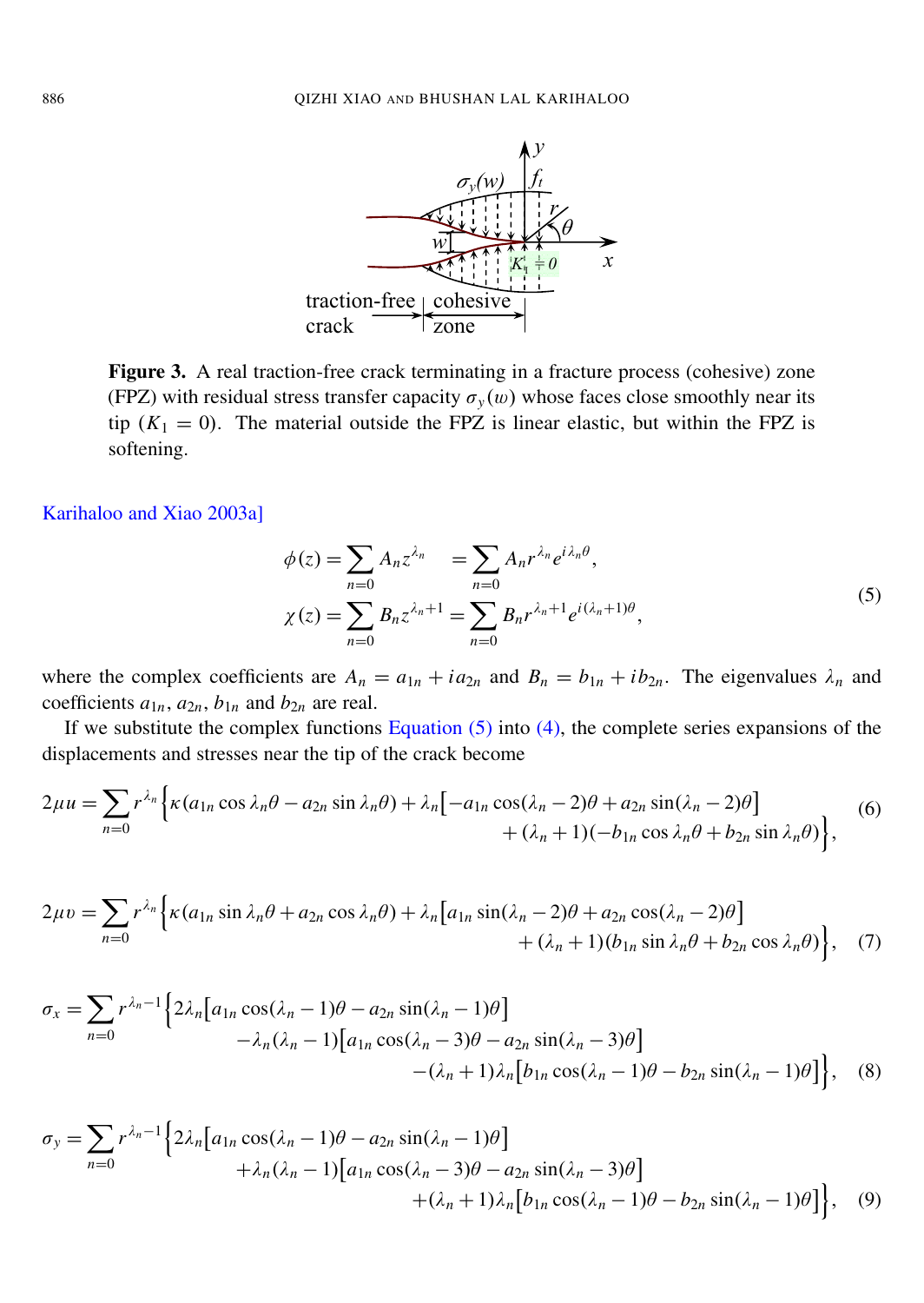<span id="page-7-2"></span>
$$
\tau_{xy} = \sum_{n=0} r^{\lambda_n - 1} \left\{ \lambda_n (\lambda_n - 1) \left[ a_{1n} \sin(\lambda_n - 3)\theta + a_{2n} \cos(\lambda_n - 3)\theta \right] + (\lambda_n + 1) \lambda_n \left[ b_{1n} \sin(\lambda_n - 1)\theta + b_{2n} \cos(\lambda_n - 1)\theta \right] \right\}.
$$
 (10)

The opening displacement (COD) behind the cohesive zone tip is

$$
w = v\big|_{\theta=\pi} - v\big|_{\theta=-\pi} = \sum_{n=0}^{\infty} \frac{r^{\lambda_n}}{\mu} \big[ (\kappa + \lambda_n) a_{1n} + (\lambda_n + 1) b_{1n} \big] \sin \lambda_n \pi \tag{11}
$$

and the sliding displacement of the crack faces is

$$
\delta = u\big|_{\theta = \pi} - u\big|_{\theta = -\pi} = \sum_{n=0}^{\infty} \frac{r^{\lambda_n}}{\mu} \big[ (\lambda_n - \kappa) a_{2n} + (\lambda_n + 1) b_{2n} \big] \sin \lambda_n \pi. \tag{12}
$$

To complete the asymptotic analysis of the crack tip fields, solutions need to satisfy the proper symmetry conditions along the line of extension of the cohesive crack, and boundary conditions on the cohesive crack faces.

If the crack faces are traction-free (that is, there is no cohesive zone), then

<span id="page-7-1"></span>
$$
\sigma_y|_{\theta=\pi} = \sigma_y|_{\theta=-\pi} = 0, \qquad \tau_{xy}|_{\theta=\pi} = \tau_{xy}|_{\theta=-\pi} = 0.
$$
\n(13)

If normal cohesive separation applies to the crack faces, relationship [Equation](#page-4-1) (3) needs to be satisfied over the cohesive zone. The stresses at the cohesive crack tip are nonsingular (because the stress intensity factor  $K_I = 0$ ). Moreover, the following conditions need to be satisfied:

(a) If the cohesive crack faces are frictionless, we have

<span id="page-7-5"></span><span id="page-7-3"></span>
$$
\sigma_{y}|_{\theta=\pi} = \sigma_{y}|_{\theta=-\pi} \neq 0, \qquad \tau_{xy}|_{\theta=\pi} = \tau_{xy}|_{\theta=-\pi} = 0,
$$
\n(14)

(b) If the Coulomb friction is considered, we have

$$
\sigma_{y}|_{\theta=\pi} = \sigma_{y}|_{\theta=-\pi} \neq 0, \qquad \tau_{xy}|_{\theta=\pi} = \tau_{xy}|_{\theta=-\pi} = -\mu_{f}\sigma_{y}|_{\theta=\pm\pi} \neq 0,
$$
\n(15)

where  $\mu_f$  equals the positive or negative value of the coefficient of kinetic friction, which is assumed to be constant, depending on the relative sliding direction of the two crack faces. Specifically,  $\mu_f > 0$ when  $\delta > 0$  and  $\mu_f < 0$  when  $\delta < 0$ .

(c) If the cohesive crack faces are in pure mode I condition, we have

$$
\sigma_{y}|_{\theta=\pi} = \sigma_{y}|_{\theta=-\pi} \neq 0, \quad \tau_{xy}|_{\theta=\pi} = \tau_{xy}|_{\theta=-\pi} = 0, \quad \tau_{xy}|_{\theta=0} = 0, \quad v|_{\theta=0} = 0. \tag{16}
$$

In all three situations, the length of the process (cohesive) zone is either prescribed (that is, an initial cohesive zone exists before the loading is applied, and does not propagate under the present loading) or is determined by the condition  $w = w_c$  in the normal cohesion-separation relation [Equation](#page-4-1) (3) at the instant of growth of the preexisting traction-free crack.

#### <span id="page-7-4"></span>4. Asymptotic crack tip fields

<span id="page-7-0"></span>For completeness and later use, we will first deduce the Williams expansion for a traction-free crack without a cohesive zone.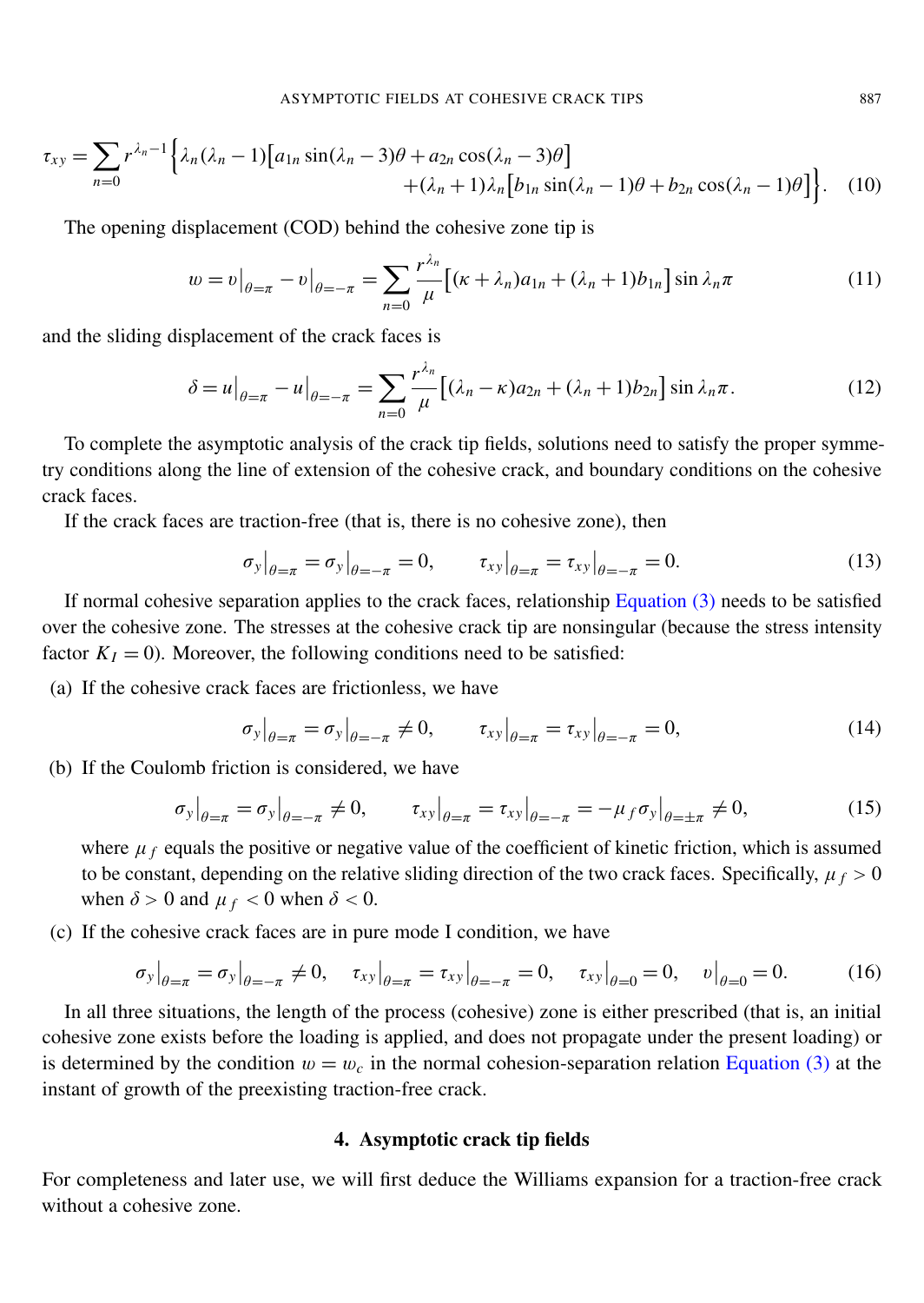<span id="page-8-4"></span>4.1. *Williams expansions for cracks with traction-free faces.* After enforcing the traction-free conditions [Equation \(13\)](#page-7-1) on the crack faces, we have

<span id="page-8-0"></span>
$$
\lambda_n = \frac{1}{2}n, \ n = 0, 1, 2, \dots \tag{17}
$$

<span id="page-8-1"></span>and

 $\sim$ 

X∞

<span id="page-8-2"></span>
$$
-b_{1n} = \frac{(n/2) + (-1)^n}{(n/2) + 1} a_{1n}, \qquad -b_{2n} = \frac{(n/2) - (-1)^n}{(n/2) + 1} a_{2n}.
$$
 (18)

It is easy to confirm that with the eigenvalues [Equation](#page-8-0)  $(17)$  and the coefficient relationships  $(18)$  the solutions [\(6\)–](#page-6-2)[\(10\)](#page-7-2) reduce to the well-known Williams expansions [\[Owen and Fawkes 1983;](#page-29-13) [Karihaloo](#page-28-19) [and Xiao 2003a\]](#page-28-19):

$$
u = \sum_{n=0}^{\infty} \frac{r^{n/2}}{2\mu} \left\{ a_{1n} \left[ \left( \kappa + \frac{1}{2}n + (-1)^n \right) \cos \frac{1}{2}n\theta - \frac{1}{2}n \cos \left( \frac{1}{2}n - 2 \right) \theta \right] - a_{2n} \left[ \left( \kappa + \frac{1}{2}n - (-1)^n \right) \sin \frac{1}{2}n\theta - \frac{1}{2}n \sin \left( \frac{1}{2}n - 2 \right) \theta \right] \right\}, \quad (19)
$$

$$
v = \sum_{n=0}^{\infty} \frac{r^{n/2}}{2\mu} \left\{ a_{1n} \left[ \left( \kappa - \frac{1}{2}n - (-1)^n \right) \sin \frac{1}{2}n\theta + \frac{1}{2}n \sin \left( \frac{1}{2}n - 2 \right) \theta \right] + a_{2n} \left[ \left( \kappa - \frac{1}{2}n + (-1)^n \right) \cos \frac{1}{2}n\theta + \frac{1}{2}n \cos \left( \frac{1}{2}n - 2 \right) \theta \right] \right\}, \quad (20)
$$

$$
\sigma_x = \sum_{n=1}^{\infty} \frac{1}{2} n r^{(n/2)-1} \left\{ a_{1n} \left[ \left( 2 + \frac{1}{2} n + (-1)^n \right) \cos\left( \frac{1}{2} n - 1 \right) \theta - \left( \frac{1}{2} n - 1 \right) \cos\left( \frac{1}{2} n - 3 \right) \theta \right] - a_{2n} \left[ \left( 2 + \frac{1}{2} n - (-1)^n \right) \sin\left( \frac{1}{2} n - 1 \right) \theta - \left( \frac{1}{2} n - 1 \right) \sin\left( \frac{1}{2} n - 3 \right) \theta \right] \right\}, \quad (21)
$$

$$
\sigma_y = \sum_{n=1}^{\infty} \frac{1}{2} n r^{(n/2)-1} \left\{ a_{1n} \left[ \left( 2 - \frac{1}{2} n - (-1)^n \right) \cos\left(\frac{1}{2} n - 1\right) \theta + \left(\frac{1}{2} n - 1\right) \cos\left(\frac{1}{2} n - 3\right) \theta \right] - a_{2n} \left[ \left( 2 - \frac{1}{2} n + (-1)^n \right) \sin\left(\frac{1}{2} n - 1\right) \theta + \left(\frac{1}{2} n - 1\right) \sin\left(\frac{1}{2} n - 3\right) \theta \right] \right\}, \quad (22)
$$

<span id="page-8-3"></span>
$$
\tau_{xy} = \sum_{n=1}^{\infty} \frac{1}{2} n r^{(n/2)-1} \left\{ a_{1n} \left[ \left( \frac{1}{2} n - 1 \right) \sin \left( \frac{1}{2} n - 3 \right) \theta - \left( \frac{1}{2} n + (-1)^n \right) \sin \left( \frac{1}{2} n - 1 \right) \theta \right] + a_{2n} \left[ \left( \frac{1}{2} n - 1 \right) \cos \left( \frac{1}{2} n - 3 \right) \theta - \left( \frac{1}{2} n - (-1)^n \right) \cos \left( \frac{1}{2} n - 1 \right) \theta \right] \right\}.
$$
 (23)

The displacements corresponding to  $n = 0$ 

$$
u_0 = \frac{\kappa + 1}{2\mu} a_{10}, \qquad v_0 = \frac{\kappa + 1}{2\mu} a_{20}
$$
 (24)

are rigid body translations at the crack tip. The displacements corresponding to  $a_{22}$ 

$$
\hat{u}_2 = -\frac{\kappa + 1}{2\mu} a_{22} r \sin \theta = -\frac{\kappa + 1}{2\mu} a_{22} y,\n\hat{v}_2 = \frac{\kappa + 1}{2\mu} a_{22} r \cos \theta = \frac{\kappa + 1}{2\mu} a_{22} x
$$
\n(25)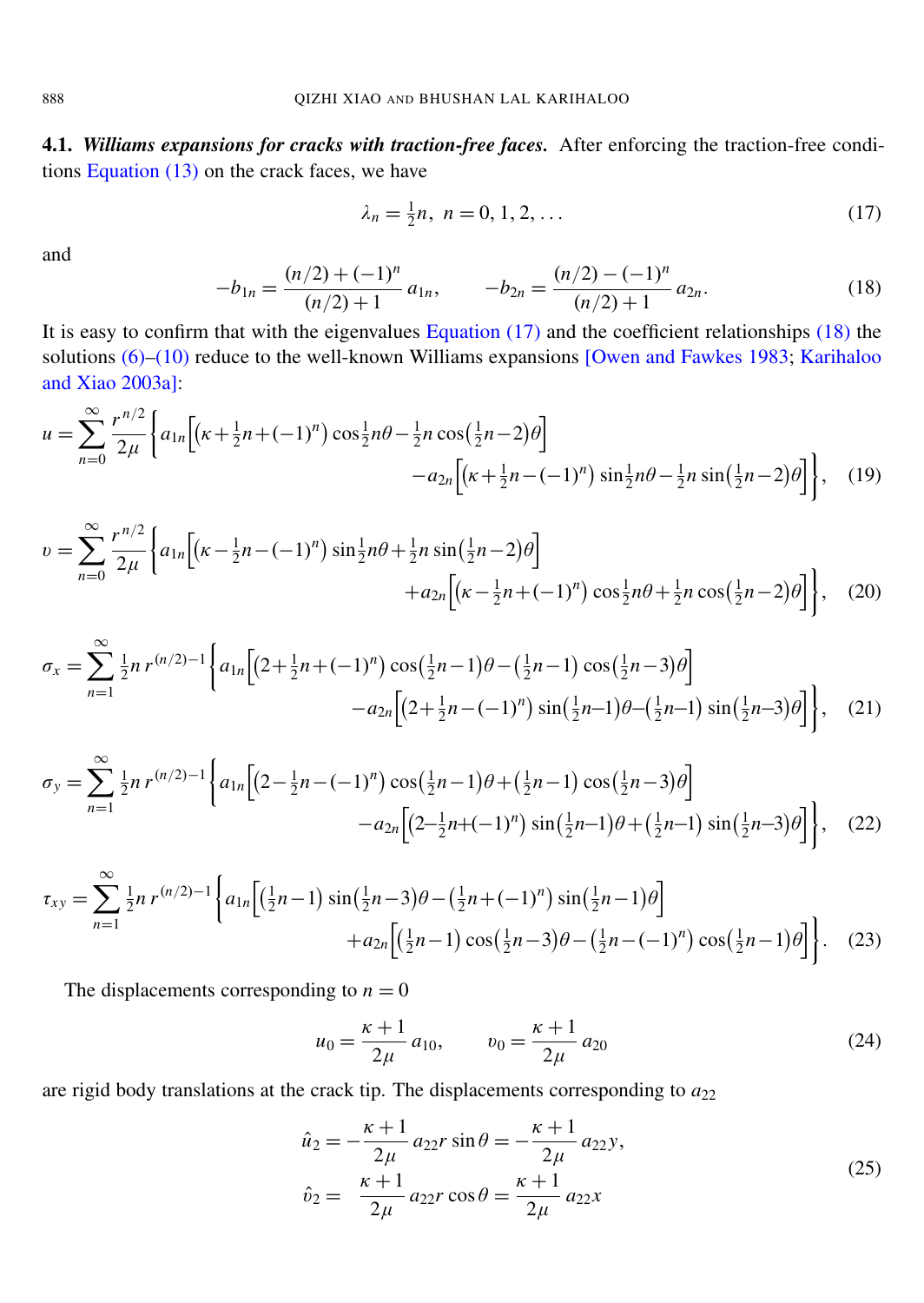represent the rigid body rotation  $\theta_0 = -(k+1)a_{22}/(2\mu)$  with respect to the crack tip, with  $x = r \cos \theta$ and  $y = r \sin \theta$ . Terms involving  $a_{10}$ ,  $a_{20}$  and  $a_{22}$  do not contribute to the strains or stresses. Terms involving coefficients  $a_{1n}$  ( $a_{2n}$ ),  $n \ge 1$ , correspond to pure mode I (II) expansions. The corresponding opening and sliding displacements of the crack faces are

$$
w = \sum_{n=1,3,5,\dots} \frac{r^{n/2}}{\mu} a_{1n}(\kappa + 1) \sin(n\pi/2)
$$
 (26)

$$
\delta = \sum_{n=1,3,5,\dots} \frac{r^{n/2}}{\mu} a_{2n}(\kappa + 1) \sin(n\pi/2). \tag{27}
$$

<span id="page-9-2"></span>4.2. *Frictionless cohesive crack with normal cohesive separation.* The relationship [Equation](#page-4-1) (3) between cohesion and normal separation will be discussed below after considering conditions [Equation](#page-7-3) [\(14\)](#page-7-3) on the crack faces.

Imposition of the left side of [Equation \(14\)](#page-7-3) on [\(9\)](#page-6-3) gives

$$
(a_{2n} + b_{2n}) \sin(\lambda_n - 1)\pi = 0 \implies \begin{cases} \lambda_n = n + 1, & \text{for } n = 0, 1, 2, ... \text{ (a)} \\ \text{or} \\ b_{2n} = -a_{2n} \end{cases}
$$
 (b)

and imposition of the right side of Equation  $(14)$  on  $(10)$  gives

$$
\left[ (\lambda_n - 1)a_{1n} + (\lambda_n + 1)b_{1n} \right] \sin(\lambda_n - 1)\pi = 0
$$

$$
\left[ (\lambda_n - 1)a_{2n} + (\lambda_n + 1)b_{2n} \right] \cos(\lambda_n - 1)\pi = 0.
$$

We thus have for case (a)

$$
b_{2n}=-\frac{\lambda_n-1}{\lambda_n+1}\,a_{2n},
$$

and for case (b)

$$
\cos(\lambda_n - 1)\pi = 0
$$
, or equivalently,  $\lambda_n = \frac{2n+1}{2} + 1$  for  $n = 0, 1, 2, ...$ 

and

$$
b_{1n} = -\frac{\lambda_n - 1}{\lambda_n + 1} a_{1n}.
$$

<span id="page-9-1"></span>Taken together, the solutions are composed of two parts. The first part corresponds to integer eigenvalues

(a) 
$$
\lambda_n = n + 1
$$
,  $b_{2n} = -\frac{n}{n+2}a_{2n}$ ,  $n = 0, 1, 2, ...,$  (28)

giving

$$
\sigma_y|_{\theta=\pm\pi} = \sum_{n=0}^{\infty} (n+2)(n+1)r^n(a_{1n}+b_{1n})\cos n\pi
$$

<span id="page-9-0"></span>or

$$
\hat{\sigma}_y = \frac{\sigma_y |_{\theta = \pm \pi}}{f_t} = \sum_{n=0} c_n r^n = 1 + \sum_{n=1} c_n r^n,
$$
\n(29)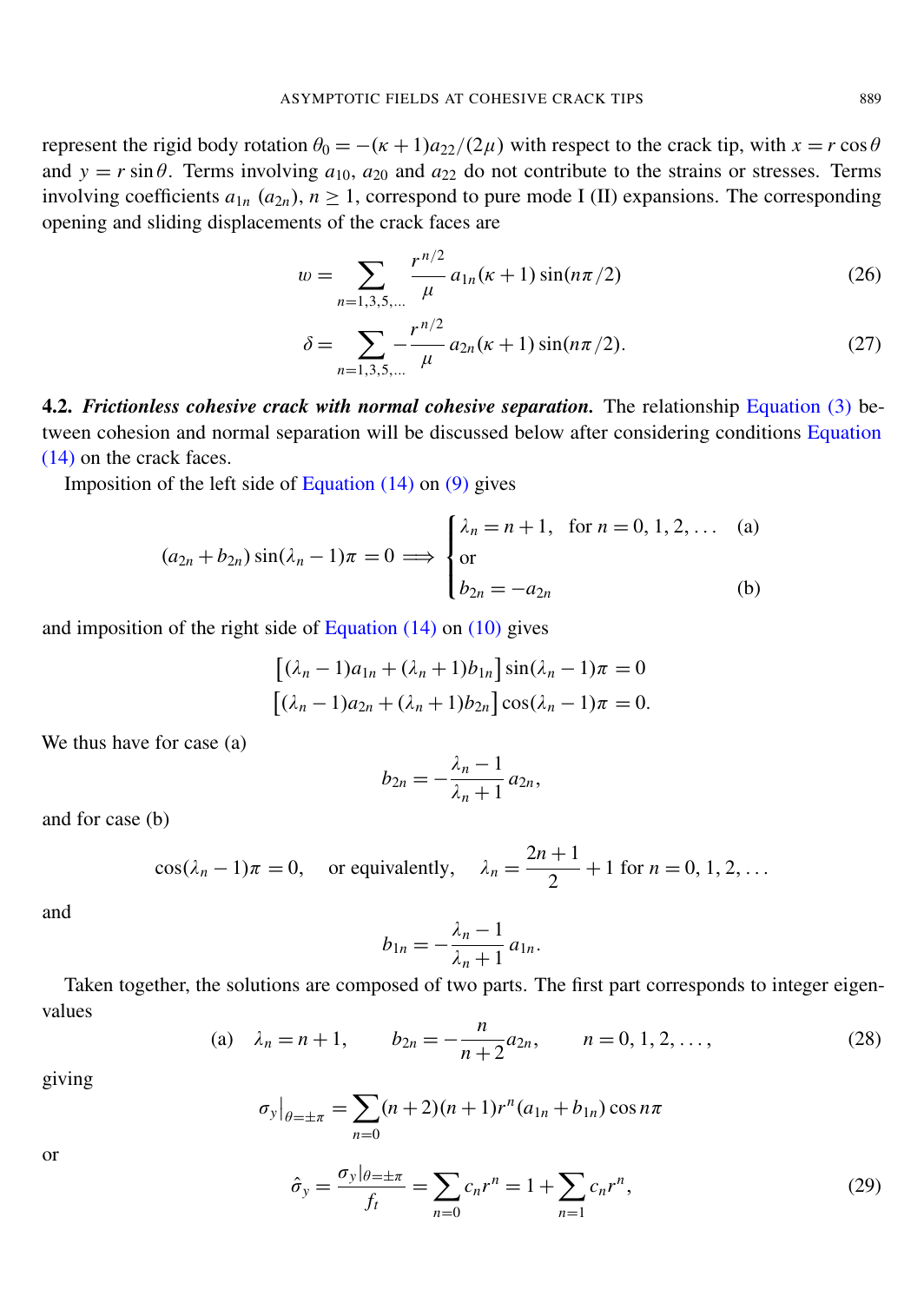<span id="page-10-8"></span>where

$$
c_n = \frac{(n+2)(n+1)(a_{1n} + b_{1n})\cos n\pi}{f_t} \quad \text{and} \quad c_0 = \frac{2(a_{10} + b_{10})}{f_t} = 1,\tag{30}
$$

since  $\sigma_y|_{\theta=\pm\pi} = f_t$  when  $r \to 0$ .

The opening and sliding displacements of the cohesive crack faces vanish for integer eigenvalues

$$
w = 0 \qquad \text{and} \qquad \delta = 0. \tag{31}
$$

The second part of the asymptotic solutions corresponds to noninteger eigenvalues

(b) 
$$
\lambda_n = \frac{2n+3}{2}
$$
,  $b_{1n} = -\frac{2n+1}{2n+5}a_{1n}$ ,  $b_{2n} = -a_{2n}$ ,  $n = 0, 1, 2, ...$ , (32)

<span id="page-10-6"></span>giving

<span id="page-10-7"></span>
$$
\sigma_{y}\big|_{\theta=\pm\pi}=0,
$$

$$
w = \sum_{n=0}^{\infty} \frac{r^{(2n+3)/2}}{\mu} \left[ \left( \kappa + \frac{2n+3}{2} \right) a_{1n} + \frac{2n+5}{2} b_{1n} \right] \sin \frac{2n+3}{2} \pi \tag{33}
$$

<span id="page-10-0"></span>or

$$
\hat{w} = \frac{w}{w_c} = \sum_{n=0}^{\infty} \bar{d}_n r^{(2n+3)/2},
$$
  

$$
(34)
$$

$$
(2n+3)/2)a_{1n} + ((2n+5)/2)b_{1n}] \sin((2n+3)/2)\pi
$$

$$
\bar{d}_n = \frac{\left[ \left( \kappa + (2n+3)/2 \right) a_{1n} + \left( (2n+5)/2 \right) b_{1n} \right] \sin \left( (2n+3)/2 \right) \pi}{\mu w_c},
$$

$$
\delta = \sum_{n=0}^{\infty} \frac{r^{(2n+3)/2}}{\mu} \left[ \left( \frac{2n+3}{2} - \kappa \right) a_{2n} + \frac{2n+5}{2} b_{2n} \right] \sin \frac{2n+3}{2} \pi. \tag{35}
$$

<span id="page-10-5"></span><span id="page-10-3"></span>The cohesive separation relationship [Equation](#page-4-1) (3) is rewritten in normalized form using [\(29\)](#page-9-0) and [\(34\):](#page-10-0)

$$
\hat{\sigma}_y = 1 + \sum_{i=1}^5 \alpha_i \hat{w}^{(2/3)i} - \left(1 + \sum_{i=1}^5 \alpha_i\right) \hat{w}^4.
$$
\n(36)

<span id="page-10-4"></span>Consider the truncated  $N + 1$  terms of  $\hat{w}$  [Equation](#page-10-0) (34), and set  $d_0 = \bar{d}_0$ ,  $d_n = \bar{d}_n/d_0$  for  $n > 1$ . We have

<span id="page-10-2"></span>
$$
\hat{w} = d_0 r^{3/2} \left( 1 + \sum_{n=1}^{N} d_n r^n \right). \tag{37}
$$

The expansion of  $\hat{w}$  raised to the power  $(2/3)i$  is also truncated to  $N+1$  terms, since these terms include only the truncated  $N + 1$  terms of  $\hat{w}$ . Hence

$$
\hat{w}^{(2/3)i} = d_0^{(2/3)i} r^i \left( 1 + \sum_{n=1}^N \beta_{\rm in} r^n \right)
$$
\n(38)

<span id="page-10-1"></span>with

$$
\beta_{\rm in} = \frac{f_i^{(n)}(0)}{n!}, \qquad f_i(r) = \left(1 + \sum_{n=1}^N d_n r^n\right)^{(2/3)i},\tag{39}
$$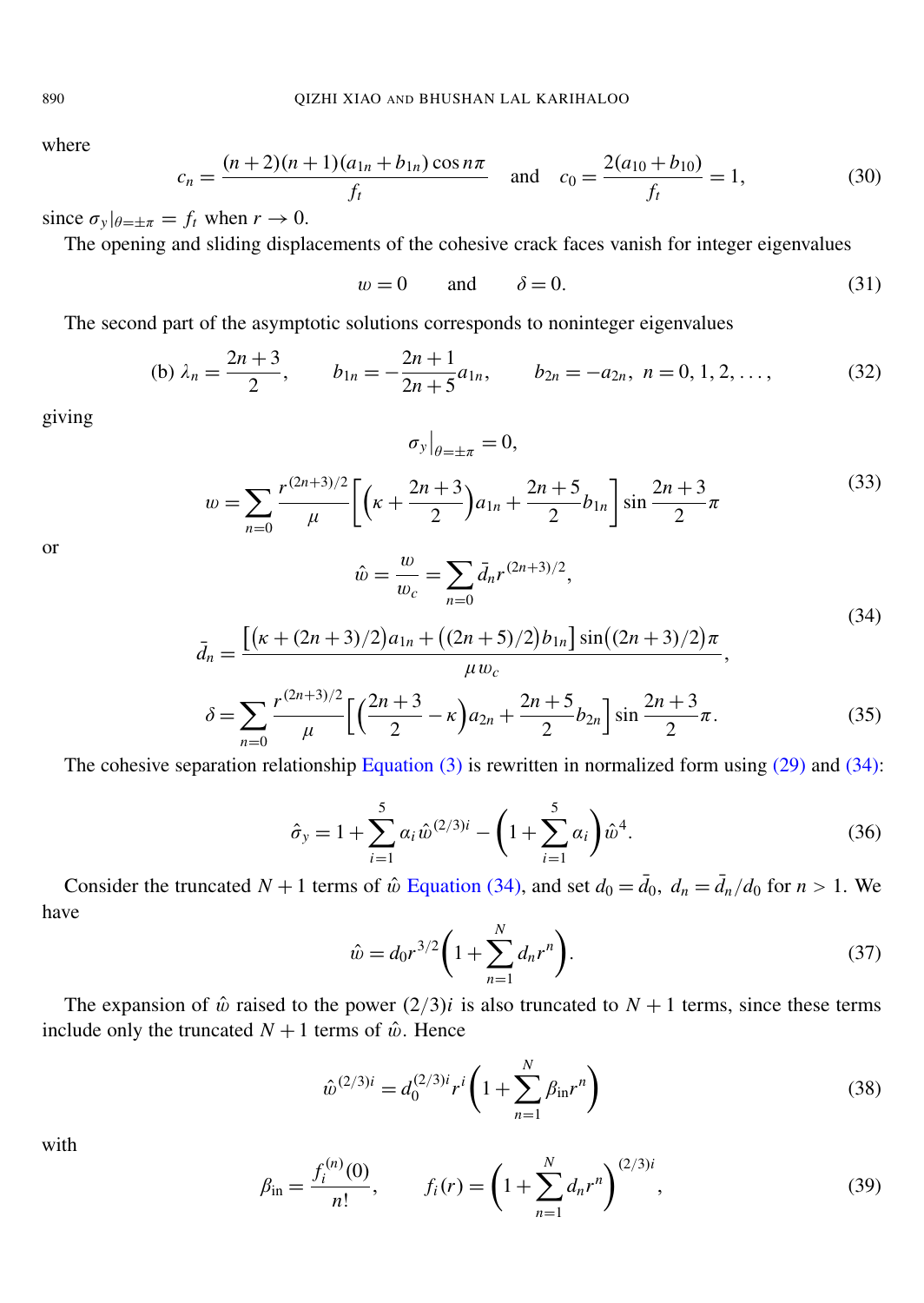where  $f_i^{(n)}$  $i^{(n)}(0)$  denotes the *n*-th derivative at  $r = 0$ .

The first five derivatives of  $f_i(r)$  [Equation](#page-10-1) (39) are given in the [Appendix,](#page-26-1) and the corresponding five coefficients  $\beta_{\rm in}$  are

<span id="page-11-1"></span>
$$
\beta_{i1} = \frac{2}{3}i d_1,\n\beta_{i2} = \frac{1}{3}i(\frac{2}{3}i - 1)d_1^2 + \frac{2}{3}i d_2,\n\beta_{i3} = \frac{1}{9}i(\frac{2}{3}i - 1)(\frac{2}{3}i - 2)d_1^3 + \frac{2}{3}i(\frac{2}{3}i - 1)d_1 d_2 + \frac{2}{3}i d_3,\n\beta_{i4} = \frac{1}{36}i(\frac{2}{3}i - 1)(\frac{2}{3}i - 2)(\frac{2}{3}i - 3)d_1^4 + \frac{1}{3}i(\frac{2}{3}i - 1)(\frac{2}{3}i - 2)d_1^2 d_2\n+ \frac{1}{3}i(\frac{2}{3}i - 1)d_2^2 + \frac{2}{3}i(\frac{2}{3}i - 1)d_1 d_3 + \frac{2}{3}i d_4,\n\beta_{i5} = \frac{1}{180}i(\frac{2}{3}i - 1)(\frac{2}{3}i - 2)(\frac{2}{3}i - 3)(\frac{2}{3}i - 4)d_1^5,\n+ \frac{1}{9}i(\frac{2}{3}i - 1)(\frac{2}{3}i - 2)(\frac{2}{3}i - 3)d_1^3 d_2\n+ \frac{1}{3}i(\frac{2}{3}i - 1)(\frac{2}{3}i - 2)d_1 d_2^2 + \frac{1}{3}i(\frac{2}{3}i - 1)(\frac{2}{3}i - 2)d_1^2 d_3\n+ \frac{2}{3}i(\frac{2}{3}i - 1)d_2 d_3 + \frac{2}{3}i(\frac{2}{3}i - 1)d_1 d_4 + \frac{2}{3}i d_5.
$$
\n(40)

With the use of [Equation \(38\),](#page-10-2) the right hand side of the cohesive relationship [\(36\)](#page-10-3) becomes

<span id="page-11-0"></span>
$$
1+\sum_{i=1}^5 \alpha_i d_0^{(2/3)i} r^i \left(1+\sum_{n=1}^N \beta_{\rm in} r^n\right) - \left(1+\sum_{i=1}^5 \alpha_i\right) d_0^4 r^6 \left(1+\sum_{n=1}^N \beta_{6n} r^n\right).
$$

If we choose  $N = 5$ , then after satisfying the cohesive relationship [Equation](#page-10-3) (36) we have the following expressions for the coefficients  $c_n$  in [Equation \(29\):](#page-9-0)

$$
c_1 = \alpha_1 d_0^{2/3},
$$
  
\n
$$
c_2 = \alpha_2 d_0^{4/3} + \alpha_1 d_0^{2/3} \beta_{11},
$$
  
\n
$$
c_3 = \alpha_3 d_0^2 + \alpha_1 d_0^{2/3} \beta_{12} + \alpha_2 d_0^{4/3} \beta_{21},
$$
  
\n
$$
c_4 = \alpha_4 d_0^{8/3} + \alpha_1 d_0^{2/3} \beta_{13} + \alpha_2 d_0^{4/3} \beta_{22} + \alpha_3 d_0^2 \beta_{31},
$$
  
\n
$$
c_5 = \alpha_5 d_0^{10/3} + \alpha_1 d_0^{2/3} \beta_{14} + \alpha_2 d_0^{4/3} \beta_{23} + \alpha_3 d_0^2 \beta_{32} + \alpha_4 d_0^{8/3} \beta_{41},
$$
  
\n
$$
c_6 = \alpha_1 d_0^{2/3} \beta_{15} + \alpha_2 d_0^{4/3} \beta_{24} + \alpha_3 d_0^2 \beta_{33} + \alpha_4 d_0^{8/3} \beta_{42} + \alpha_5 d_0^{10/3} \beta_{51} - (1 + \sum_{i=1}^5 \alpha_i) d_0^4,
$$
  
\n
$$
c_7 = \alpha_2 d_0^{4/3} \beta_{25} + \alpha_3 d_0^2 \beta_{34} + \alpha_4 d_0^{8/3} \beta_{43} + \alpha_5 d_0^{10/3} \beta_{52} - (1 + \sum_{i=1}^5 \alpha_i) d_0^4 \beta_{61},
$$
  
\n
$$
c_8 = \alpha_3 d_0^2 \beta_{35} + \alpha_4 d_0^{8/3} \beta_{44} + \alpha_5 d_0^{10/3} \beta_{53} - (1 + \sum_{i=1}^5 \alpha_i) d_0^4 \beta_{62},
$$
  
\n
$$
c_9 = \alpha_4 d_0^{8/3} \beta_{45} + \alpha_5 d_0^{10/3} \beta_{54} - (1 + \sum_{i=1}^5 \alpha_i) d_0^4 \beta_{63},
$$
  
\n
$$
c_{10} = \alpha_5
$$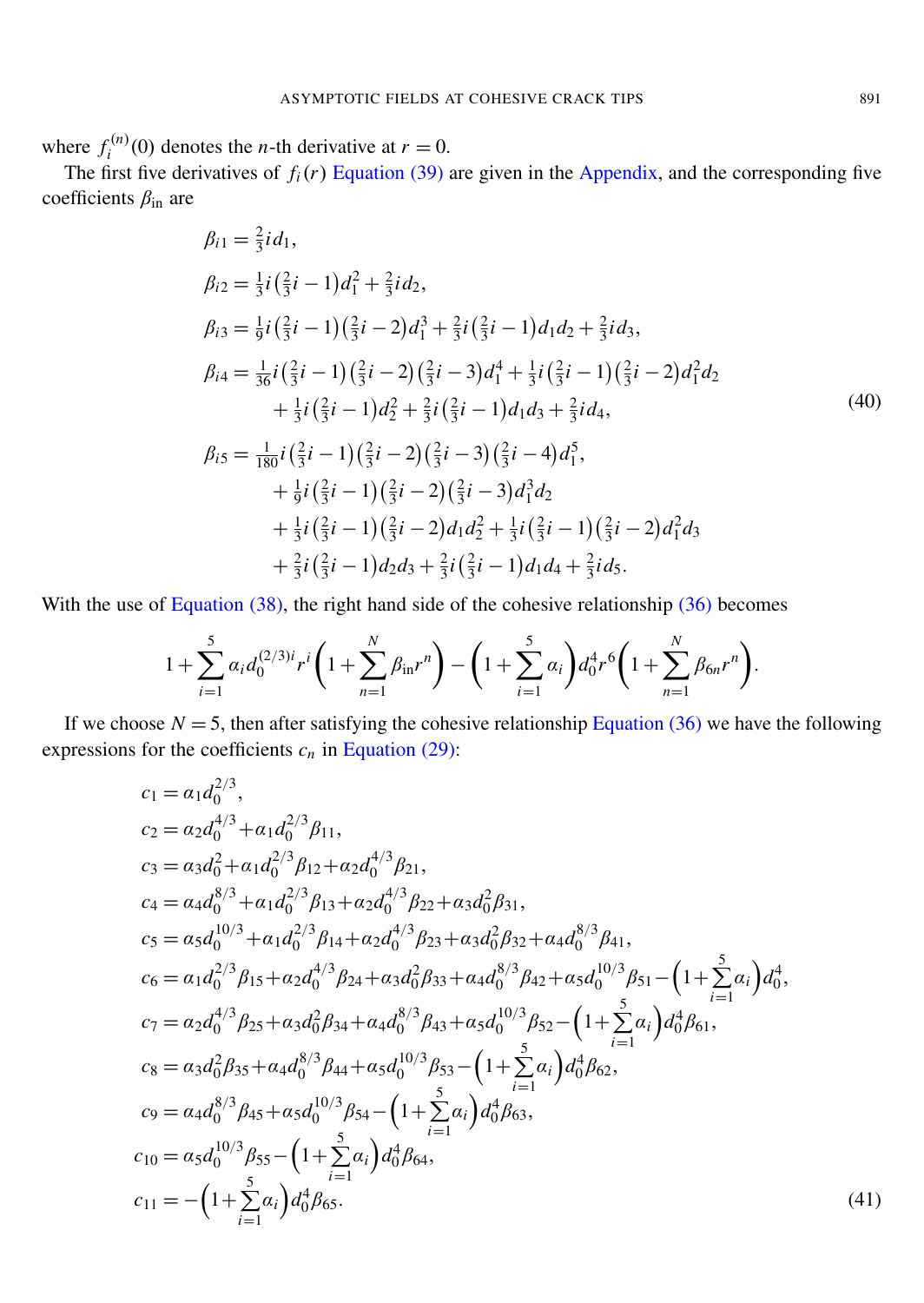The asymptotic solution above is not for a pure mode I cohesive crack tip (compare [Equation](#page-7-3) (14) and [\(16\)\)](#page-7-4), since along the line of extension of the crack,  $\theta = 0$ , the shear stress does not vanish ( $\tau_{xy} \neq 0$ ).

For noninteger eigenvalues [Equation](#page-10-1) (39), the coefficients  $a_{1n}$  and  $a_{2n}$  may be regarded as independent, so that coefficients  $b_{1n}$  are linearly dependent on  $a_{1n}$  and  $b_{2n}$  on  $a_{2n}$ . For integer eigenvalues (28), coefficients  $a_{1n}$  and  $a_{2n}$  may also be regarded as independent, so that coefficients  $b_{2n}$  now depend linearly on  $a_{2n}$ . However, the coefficients  $b_{1n}$  for integer eigenvalues will depend both linearly on  $a_{1n}$ for integer eigenvalues and nonlinearly on  $a_{1n}$  for noninteger eigenvalues via  $(37)$ ,  $(34)$ ,  $(37)$ ,  $(39)$  and [\(41\).](#page-11-0) The inherent nonlinear nature of the problem is reflected in these nonlinear relationships between the coefficients of the asymptotic fields.

The displacements [\(8\),](#page-6-4) [\(7\)](#page-6-5) corresponding to  $\lambda_{-1} = 0$ , or  $n = -1$  in [\(35\)](#page-10-5) are rigid body translations at the crack tip

<span id="page-12-3"></span><span id="page-12-2"></span>
$$
2\mu u_{-1} = \kappa a_{1,-1} - b_{1,-1}, \qquad 2\mu v_{-1} = \kappa a_{2,-1} + b_{2,-1}.
$$
 (42)

The displacements corresponding to  $a_{20}$  ( $n = 0$ ,  $\lambda_0 = 1$  and  $b_{20} = 0$  from [Equation](#page-9-1) (28)) represent rigid body rotation with respect to the crack tip

$$
2\mu\hat{u}_0 = -r(\kappa + 1)a_{20}\sin\theta, \qquad 2\mu\hat{v}_0 = r(\kappa + 1)a_{20}\cos\theta. \tag{43}
$$

<span id="page-12-4"></span>4.3. *Coulomb frictional cohesive crack with normal cohesive separation.* In principle, a cohesive relationship can also be considered in the tangential direction for quasibrittle materials. However, this is a contentious issue, since it is difficult to separate the cohesive-sliding relation from the frictional force between the rough cohesive crack faces. Hence, in the following, we consider the Coulomb friction between the crack faces instead of a tangential cohesive relationship. The corresponding boundary conditions are [Equation \(15\).](#page-7-5)

The complete asymptotic solutions are again composed of two parts. The first part corresponding to integer eigenvalues is similar to case (a) in [Section 4.2](#page-9-2) but with different constraints on the coefficients

$$
\lambda_n = n + 1, \qquad na_{2n} + (n+2)b_{2n} = -\mu_f(n+2)(a_{1n} + b_{1n}), \ n = 0, 1, 2, \dots \tag{44}
$$

From (44), we have

<span id="page-12-0"></span>
$$
b_{2n}=-\frac{n}{n+2}a_{2n}-\mu_f(a_{1n}+b_{1n}).
$$

When  $\mu_f = 0$ , the cohesive crack faces are frictionless, and [Equation](#page-12-0) (44) reduces to [\(28\).](#page-9-1) These solutions have nonzero  $\sigma_y$  and  $\tau_{xy}$  along the cohesive crack faces, but zero crack opening w. The second part of the asymptotic solutions corresponding to noninteger eigenvalues satisfies

<span id="page-12-5"></span>
$$
b_{1n} = -\frac{\lambda_n - 1}{\lambda_n + 1} a_{1n}, \qquad b_{2n} = -a_{2n}, \quad (\mu_f a_{1n} - a_{2n}) \cos(\lambda_n - 1)\pi = 0.
$$
 (45)

If we assume that

<span id="page-12-1"></span>
$$
\mu_f a_{1n} - a_{2n} \neq 0,\tag{46}
$$

the third equation in [Equation \(45\)](#page-12-1) gives

$$
\cos(\lambda_n - 1)\pi = 0\tag{47}
$$

so that the second part of asymptotic solutions is identical to (b) of [Section 4.2](#page-9-2) (that is,  $(33)$ – $(35)$ ).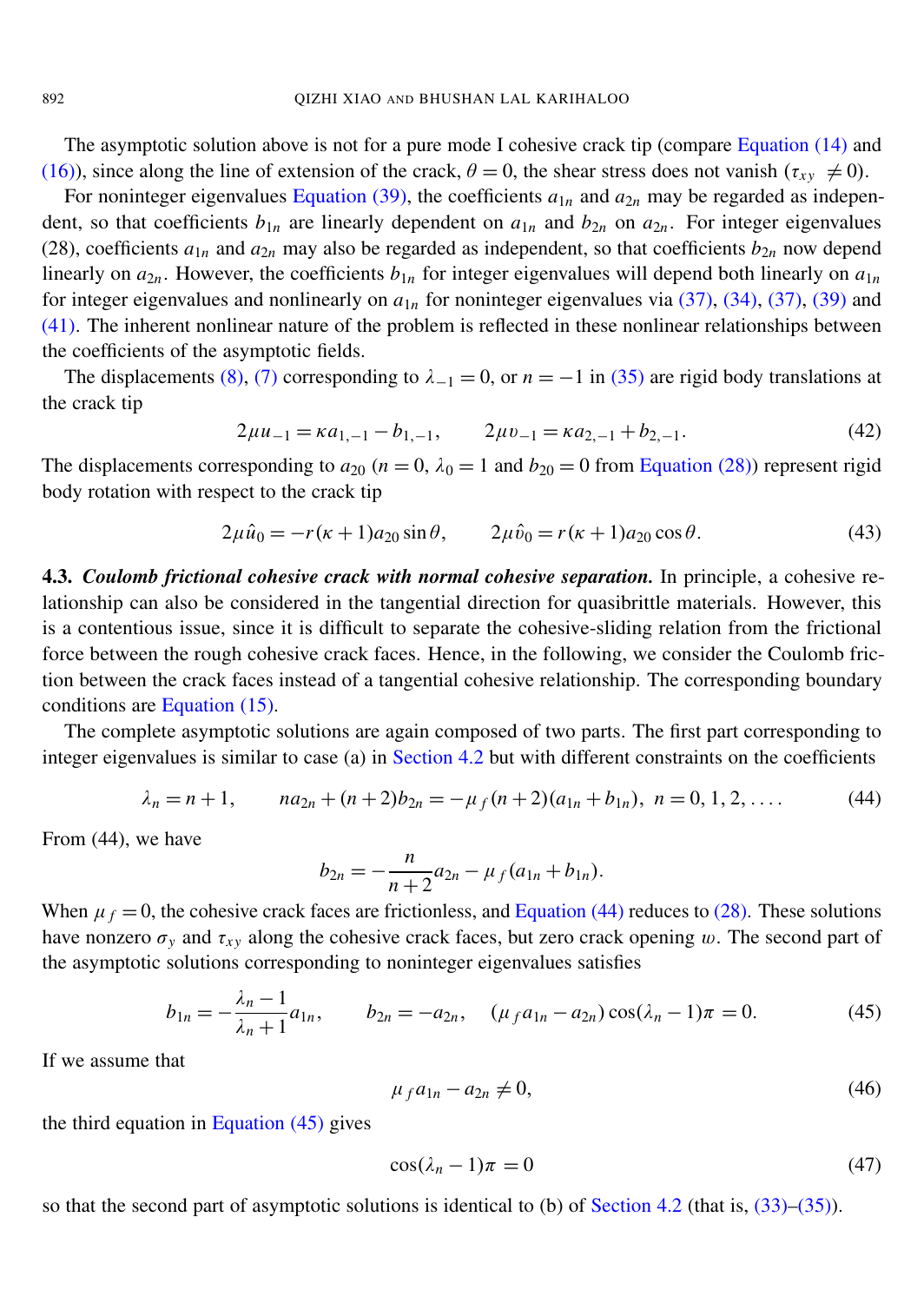The remaining solution procedure and final asymptotic solutions as well as the dependence of the coefficients are similar to those in [4.2.](#page-9-2) Equations [\(42\)](#page-12-2) and [\(43\)](#page-12-3) again represent the rigid body modes for the present case.

<span id="page-13-1"></span>**4.4.** *A pure mode I cohesive crack.* For a pure mode I cohesive crack, the crack faces are frictionless. After satisfying the conditions  $(16)$ <sub>3</sub> and  $(16)$ <sub>4</sub>, we have

$$
(\lambda_n - 1)a_{2n} + (\lambda_n + 1)b_{2n} = 0
$$
  
( $\kappa + \lambda_n$ ) $a_{2n} + (\lambda_n + 1)b_{2n} = 0$  (48)

and finally  $a_{2n} = b_{2n} = 0$ . Conditions [\(16\)](#page-7-4)<sub>1</sub> and (16)<sub>2</sub> are satisfied if  $[(\lambda_n - 1)a_{1n} + (\lambda_n + 1)b_{1n}] \sin((\lambda_n - 1)\pi)$ vanishes, which is to say,

<span id="page-13-2"></span>
$$
\begin{cases} \lambda_n = n + 1, n = 0, 1, 2, \dots \\ \text{or} \\ b_{1n} = -\frac{\lambda_n - 1}{\lambda_n + 1} a_{1n}. \end{cases} \tag{c}
$$

Solution (c) gives the same normal cohesive stress  $\sigma_y$  as [Equation](#page-9-0) (29) along the cohesive crack faces and a nonvanishing  $\sigma_y$  along the line of extension of the crack, but without a jump in the normal displacement  $w$ , that is, as in [Equation \(31\).](#page-10-7)

Solution (d) corresponds to noninteger eigenvalues. Without loss of generality, but to simplify the enforcement of the normal cohesive relationship [Equation](#page-10-3) (36), we can choose such noninteger eigenvalues that result in no tractions on the cohesive crack faces (but a nonvanishing  $\sigma_y$  along the line of extension of the crack) and a displacement discontinuity  $w$  in the normal direction. In other words,

$$
\sigma_y|_{\theta=\pm\pi} = 0 \Rightarrow (a_{1n} + b_{1n})\cos(\lambda_n - 1)\pi = 0 \Rightarrow \lambda_n = \frac{2n+3}{2}, \ n = 0, 1, 2, \dots
$$
 (49)

It is easy to confirm that these solutions are nothing but the nonsingular odd terms in pure mode I Williams expansions [Equation \(19\)–](#page-8-2)[Equation \(23\)](#page-8-3) for a traction-free crack:

<span id="page-13-3"></span>
$$
u = \sum_{n=1}^{\infty} \frac{r^{(2n+1)/2}}{2\mu} a_{1n} \left[ \left( \kappa + \frac{2n-1}{2} \right) \cos \frac{2n+1}{2} \theta - \frac{2n+1}{2} \cos \frac{2n-3}{2} \theta \right]
$$
(50)

<span id="page-13-0"></span>
$$
v = \sum_{n=1}^{\infty} \frac{r^{(2n+1)/2}}{2\mu} a_{1n} \left[ \left( \kappa - \frac{2n-1}{2} \right) \sin \frac{2n+1}{2} \theta + \frac{2n+1}{2} \sin \frac{2n-3}{2} \theta \right]
$$
(51)

$$
\sigma_x = \sum_{n=1}^{\infty} \frac{2n+1}{2} r^{(2n-1)/2} a_{1n} \left( \frac{2n+3}{2} \cos \frac{2n-1}{2} \theta - \frac{2n-1}{2} \cos \frac{2n-5}{2} \theta \right)
$$
(52)

$$
\sigma_y = \sum_{n=1}^{\infty} \frac{2n+1}{2} r^{(2n-1)/2} a_{1n} \left( \frac{-2n+5}{2} \cos \frac{2n-1}{2} \theta + \frac{2n-1}{2} \cos \frac{2n-5}{2} \theta \right)
$$
(53)

<span id="page-13-4"></span>
$$
\tau_{xy} = \sum_{n=1}^{\infty} \frac{2n+1}{2} r^{(2n-1)/2} a_{1n} \left( \frac{2n-1}{2} \sin \frac{2n-5}{2} \theta - \frac{2n-1}{2} \sin \frac{2n-1}{2} \theta \right).
$$
 (54)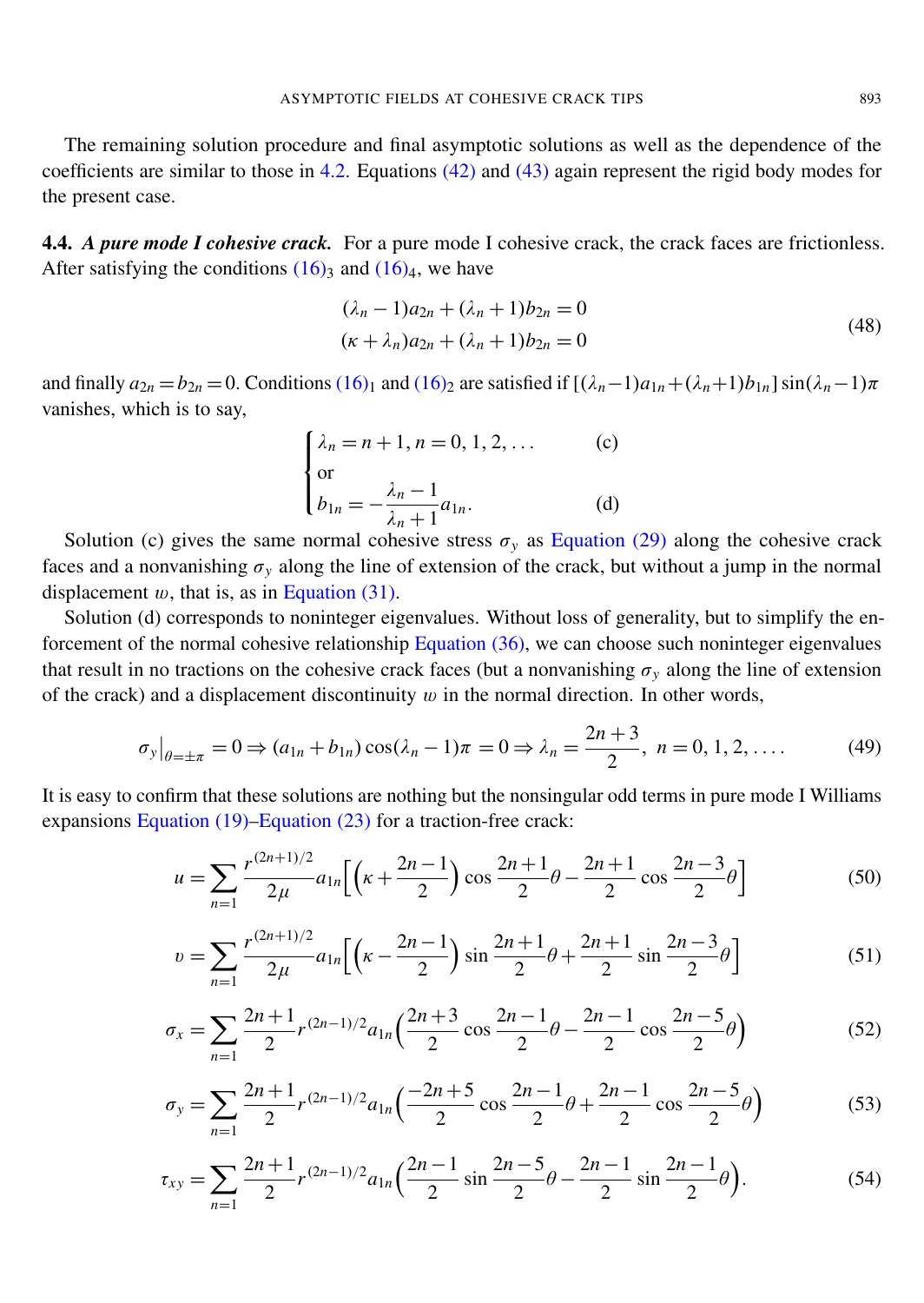<span id="page-14-2"></span>Solutions (c) and (d) together give the asymptotic solutions for a pure mode I cohesive crack. The normal cohesive relationship is satisfied in the same way as in [Section 4.2.](#page-9-2) The COD corresponding to [Equation](#page-13-0) [\(51\)](#page-13-0) is (2*n*+3)/2

$$
w = \sum_{n=0}^{\infty} \frac{r^{(2n+3)/2}}{\mu} a_{1n}(\kappa + 1) \sin \frac{2n+3}{2} \pi
$$
  

$$
\hat{w} = \sum_{n=0}^{\infty} \bar{d}_n r^{(2n+3)/2}, \qquad \bar{d}_n = \frac{(\kappa + 1)}{\mu w_c} a_{1n} \sin \frac{2n+3}{2} \pi.
$$
 (55)

Now  $\hat{w}$  can again be reformulated as [Equation](#page-10-4) (37), but the coefficients  $d_n$  are different. For the cohesive law [Equation \(36\),](#page-10-3) the formal relationships between the coefficients will be the same as [Equation \(41\).](#page-11-0)

Note that the rigid body modes for the present case are no longer represented by [Equation](#page-12-2) (42) and [Equation \(43\),](#page-12-3) but are

$$
u_{\text{rigid}} = u_0 + y\theta_0 = u_0 + \theta_0 r \sin \theta,
$$
  

$$
v_{\text{rigid}} = v_0 - x\theta_0 = v_0 - \theta_0 r \cos \theta.
$$
 (56)

These rigid body modes must be appended to the asymptotic fields above to obtain the complete crack tip displacements. However, in the analysis of pure mode I crack problems, it is more efficient to use symmetry conditions along the line of extension of the crack, and set  $u_0 = v_0 = \theta_0 = 0$ .

#### 5. Applicability of the results to other cohesive-separation diagrams

<span id="page-14-0"></span>From the formulation in [Section 4,](#page-7-0) it became clear that the eigenvalues and asymptotic fields are uniquely defined for traction-free cracks [\(Section 4.1\)](#page-8-4) and frictionless cohesive cracks with normal cohesion between their faces [\(Section 4.2\)](#page-9-2). However, for a crack with normal cohesion and Coulomb friction [\(Section 4.3\)](#page-12-4), and a pure mode I cohesive crack [\(Section 4.4\)](#page-13-1), the eigenvalues and asymptotic fields are not completely unique. Additional assumptions had to be made to ensure uniqueness. Thus, in [Section](#page-12-4) [4.3](#page-12-4) we imposed the additional condition [Equation](#page-12-5) (46) and in [Section 4.4](#page-13-1) the condition [\(49\).](#page-13-2) These conditions however do not lead to any loss of generality.

The derivations above were for a special form of the normal cohesion-separation relation  $(3)$ , or equiv-alently, [\(36\),](#page-10-3) which made the expansion of a power of  $\hat{w}$  in [\(37\)](#page-10-4) possible, as shown in [\(38\).](#page-10-2) Since this relation has five free parameters, it is believed to be able to fit a large amount of experimental data on many grades of concrete. It was already shown above to represent almost exactly the exponential relation [\(1\).](#page-3-1) Below we show that it can equally accurately represent other normal cohesion-separation relations commonly used for quasibrittle materials.

The widely used linear tension-softening law

<span id="page-14-1"></span>
$$
\hat{\sigma}_y = 1 - \hat{w} \tag{57}
$$

cannot be used in the previous asymptotic analysis since  $\hat{\sigma}_y$  only includes terms corresponding to integer eigenvalues (see, for example,  $(29)$ ), and  $\hat{w}$  only includes terms corresponding to noninteger eigenvalues (see, for example,  $(34)$ ). However,  $(57)$  can be represented by  $(3)$  or  $(36)$  with nonvanishing coefficients  $\alpha_1 = -0.2612$  and  $\alpha_2 = -1.0215$ , that is,

$$
\hat{\sigma}_y = 1 + \alpha_1 \hat{w}^{\frac{2}{3}} + \alpha_2 \hat{w}^{\frac{4}{3}} - (1 + \alpha_1 + \alpha_2) \hat{w}^2.
$$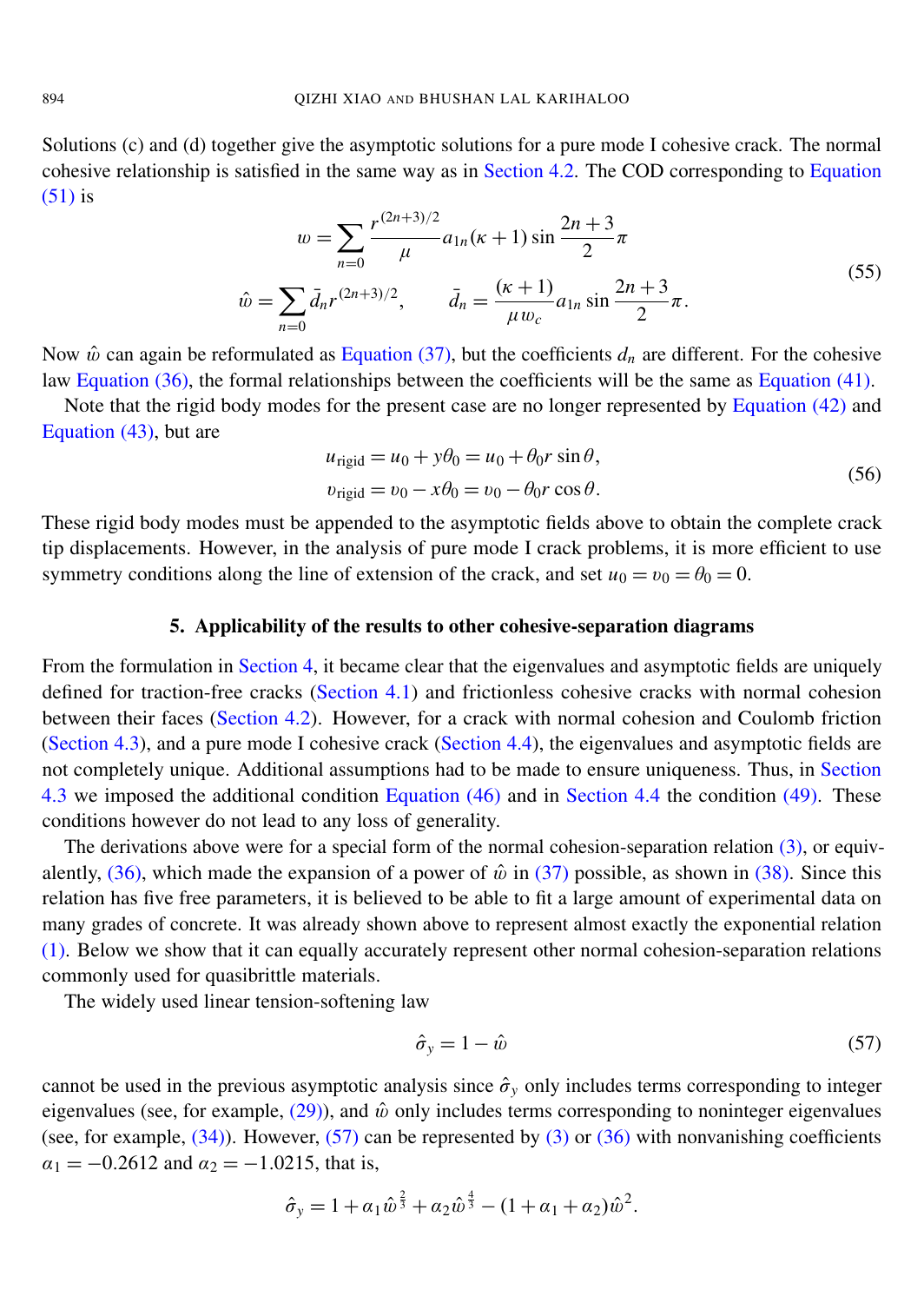<span id="page-15-0"></span>

Figure 4. Linear tension-softening law.

The correlation coefficient is 1. The linear law [Equation](#page-4-1) (57) is compared with Equation (3) in [Figure 4;](#page-15-0) they cannot be distinguished on the scale of the figure. Hence results obtained in [Section 4](#page-7-0) can be used directly to the linear tension-softening law.

Similarly, the widely used bilinear tension-softening law [\(Figure 5\)](#page-15-1)

$$
\hat{\sigma} = \begin{cases}\n1 - (1 - \hat{f}_1) \frac{\hat{w}}{\hat{w}_1}, & 0 \le \hat{\sigma} \le \hat{f}_1 \\
\frac{\hat{f}_1}{1 - \hat{w}_1} (1 - \hat{w}), & \hat{f}_1 < \hat{\sigma} \le 1,\n\end{cases}
$$
\n(58)

<span id="page-15-1"></span>(where  $\hat{f}_1 = f_1/f_t$  and  $\hat{w}_1 = w_1/w_c$ ) is also not suitable for the asymptotic analysis in [Section 4.](#page-7-0)



Figure 5. Bilinear tension-softening law.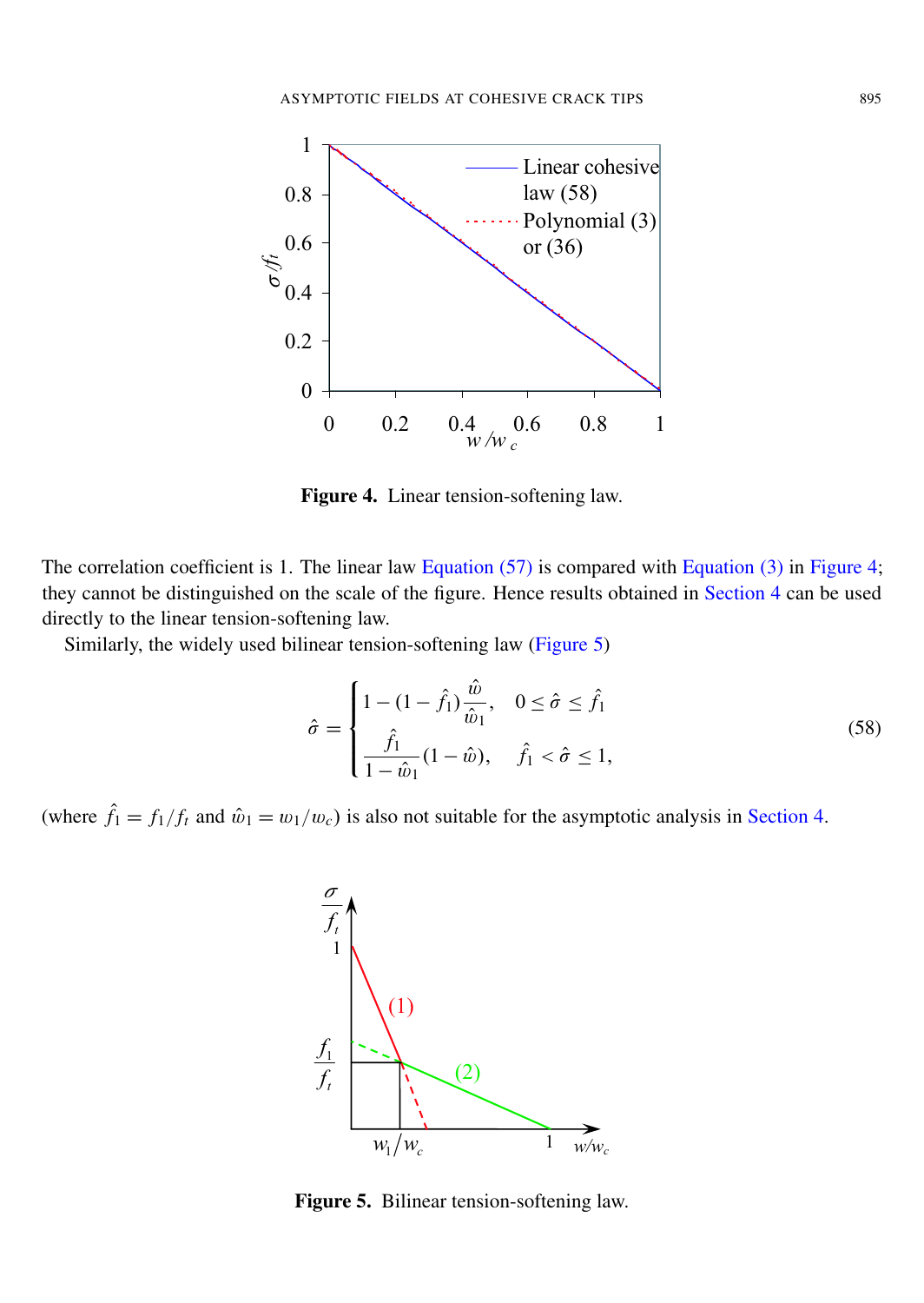However, its two linear parts Equations  $(1)$  and  $(2)$  can be rewritten into two linear laws as shown in [5.](#page-15-1) The first part can be written into  $(57)$  using a new definition of  $w_c$  as

$$
w_c = \frac{w_1}{1 - \hat{f}_1}.\tag{59}
$$

The second part can be written into  $(57)$  using a new definition of  $f_t$  as

<span id="page-16-1"></span>
$$
f_t = \frac{f_1}{1 - \hat{w}_1}.
$$
\n(60)

Then the asymptotic field of the bilinear law can be obtained by the corresponding linear cohesive laws.

Moreover, the procedures are also applicable to cohesion-separation relations in which the power of  $\hat{w}$  is 2*i* rather than 2*i*/3 as in [Equation \(3\)](#page-4-1) or [\(36\)](#page-10-3)

$$
\hat{\sigma}_y = 1 + \sum_{i=1}^5 \alpha_i \hat{w}^{2i} - \left(1 + \sum_{i=1}^5 \alpha_i\right) \hat{w}^{12}.
$$
\n(61)

For this relation, the counterpart of [\(38\)](#page-10-2) becomes

<span id="page-16-0"></span>
$$
\hat{w}^{2i} = d_0^{2i} r^{3i} \left( 1 + \sum_{n=1}^N \beta_{\rm in} r^n \right),\tag{62}
$$

where

$$
\beta_{\rm in} = \frac{f_i^{(n)}(0)}{n!}, \qquad f_i(r) = \left(1 + \sum_{n=1}^N d_n r^n\right)^{2i}.
$$
\n(63)

Substitution of Equation  $(62)$  into the right hand side of  $(61)$  gives

$$
1+\sum_{i=1}^5 \alpha_i d_0^{2i} r^{3i} \left(1+\sum_{n=1}^N \beta_{\rm in} r^n\right) - \left(1+\sum_{i=1}^5 \alpha_i\right) d_0^{12} r^{18} \left(1+\sum_{n=1}^N \beta_{6n} r^n\right).
$$

Collecting the terms with like powers of  $r$  and comparing them with  $(29)$  results in relationships between the coefficients similar to [\(41\).](#page-11-0)

[Wecharatana](#page-29-14) [1990] introduced the softening relationship

<span id="page-16-2"></span>
$$
\hat{\sigma}^m + \hat{\omega}^{2m} = 1\tag{64}
$$

(where  $m = 0.27$  for concrete with compressive strength  $f_c = 24$  MPa and  $m = 0.2$  for concrete with  $f_c = 83 \text{ MPa}$ ) to fit his experimental results from uniaxial tests on normal and high strength concrete using dog-bone-shaped specimens with edge notches (see also [\[Karihaloo 1995\]](#page-28-18)). This relationship cannot be used in the asymptotic analysis above as  $m$  is not an integer. However, for  $m = 0.27$  in the range of 0 ≤  $\hat{w}$  ≤ 0.6, we can fit [Equation](#page-16-2) (64) using [\(3\)](#page-4-1) or [\(36\)](#page-10-3) with  $\alpha_1$  = −6.9495,  $\alpha_2$  = 29.9794,  $\alpha_3 = -87.2663$ ,  $\alpha_4 = 148.3647$ , and  $\alpha_5 = -128.84$ . The correlation coefficient is 1. When  $\hat{w} = 0.6$ , then  $\hat{\sigma} = 0.005148$ ; when  $\hat{\omega} > 0.6$ , then  $\hat{\sigma}$  is negligibly small. As compared in [Figure 6,](#page-17-0) they cannot be distinguished on the scale of the figure.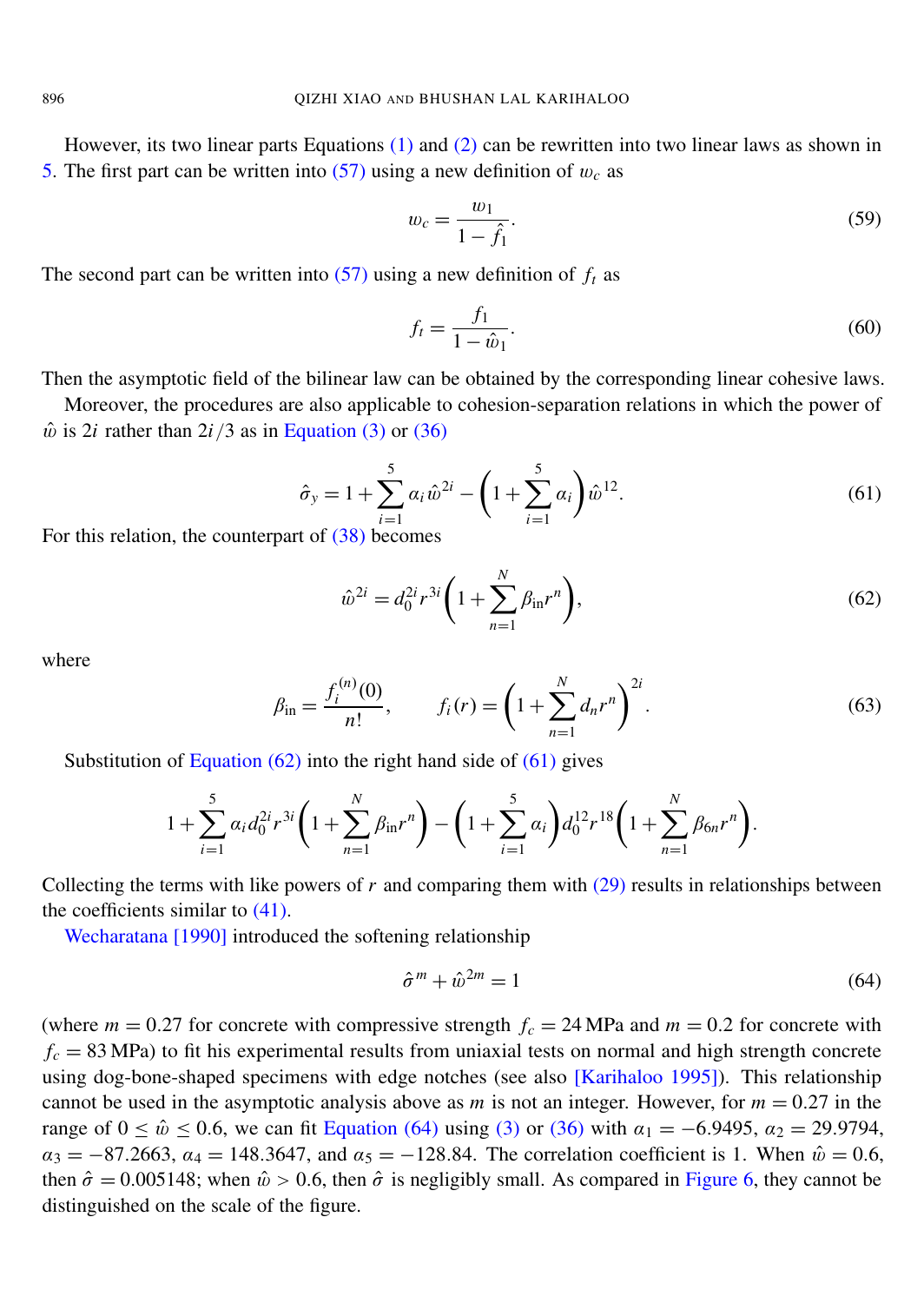<span id="page-17-0"></span>

**Figure 6.** A comparison of cohesive law [Equation \(64\)](#page-16-2) ( $m = 0.27$ ) with polynomial Equation  $(3)$  or  $(36)$ .

For  $m = 0.2$  in the range of  $0 \le \hat{w} \le 0.3$ , [Equation](#page-16-2) (64) can also be fitted using a polynomial in the form of [\(36\)](#page-10-3) but including three higher order terms

<span id="page-17-2"></span>
$$
\hat{\sigma}_y = 1 + \sum_{i=1}^8 \alpha_i \hat{w}^{2/3i} - \left(1 + \sum_{i=1}^8 \alpha_i\right) \hat{w}^6,\tag{65}
$$

with

$$
\alpha_1 = -25.77925,
$$
\n $\alpha_2 = 459.7579,$ \n  
\n $\alpha_3 = -5.14083 \times 10^3,$ \n $\alpha_4 = 3.51282 \times 10^4,$ \n  
\n $\alpha_5 = -1.48405 \times 10^5,$ \n $\alpha_6 = 3.86621 \times 10^5,$ \n  
\n $\alpha_7 = -5.99122 \times 10^5,$ \n $\alpha_8 = 4.99809 \times 10^5.$ 

The correlation coefficient is also 1. When  $\hat{\omega} = 0.3$ , then  $\hat{\sigma} = 0.008155$ ; when  $\hat{\omega} > 0.3$ , then  $\hat{\sigma}$  is negligibly small. They are compared in [Figure 7,](#page-18-1) and cannot be distinguished on the scale of the figure.

<span id="page-17-1"></span>The simplest rectangular cohesive law in which the cohesive stress is constant and identical to the strength of the material  $f_t$  in the cohesive zone has also been used by some researchers. This law can be approximated by

$$
\hat{\sigma}_y = 1 - \hat{\omega}^{2n} \tag{66}
$$

as illustrated in [Figure 8.](#page-18-2) Obviously, the cohesive law [Equation](#page-17-1)  $(66)$  is a simplified form of  $(61)$  with coefficients  $a_i = 0$ . The procedures and results for the cohesive law [\(61\)](#page-16-1) are therefore correct for the rectangular law. Alternatively, the rectangular law can be enforced directly by assuming  $\hat{\sigma}_y$  in [\(29\)](#page-9-0) to be a constant, that is, all coefficients  $c_n$  ( $n > 0$ ) vanish and there are no further constraints on the coefficients.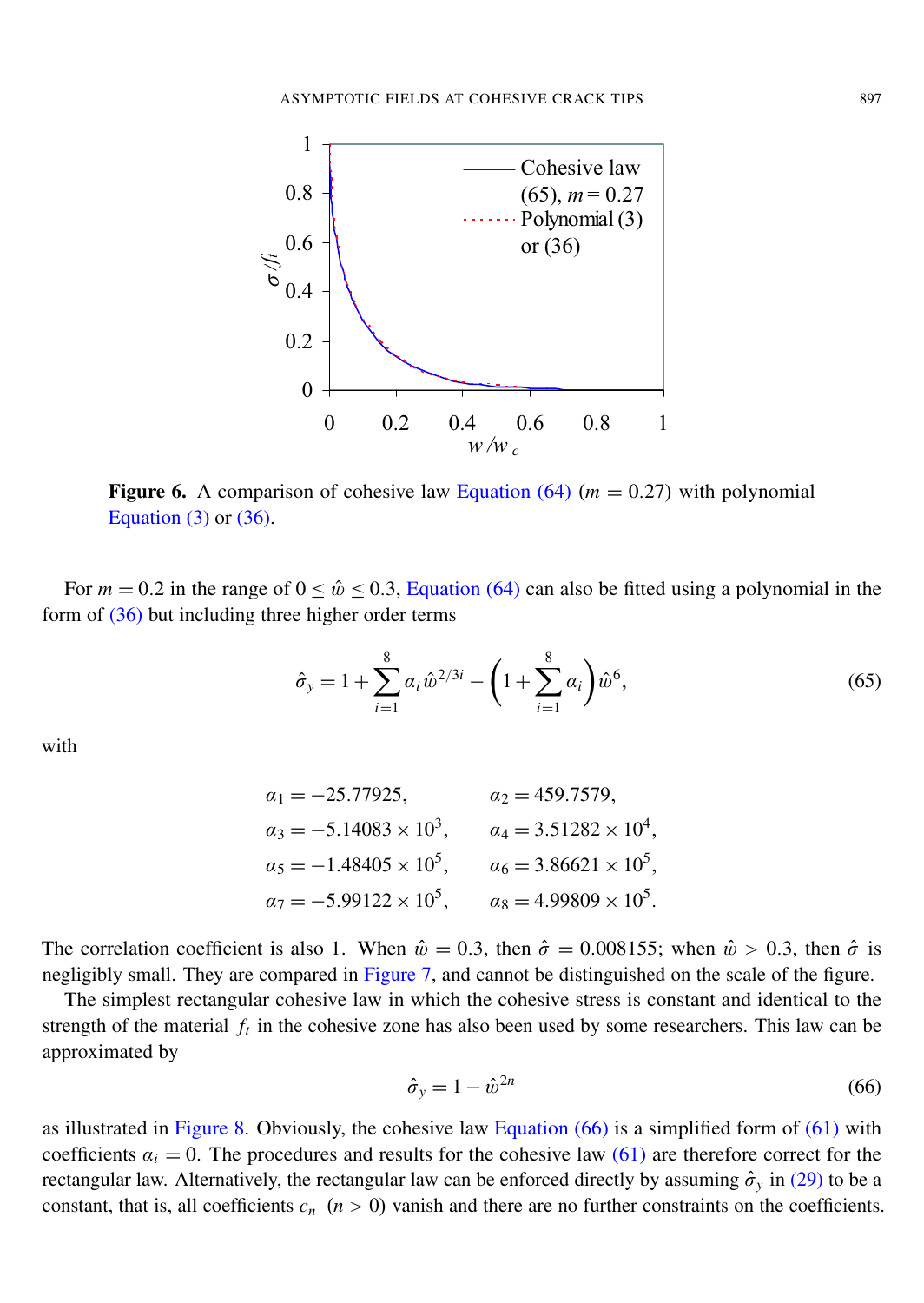<span id="page-18-1"></span>

<span id="page-18-2"></span>**Figure 7.** A comparison of the cohesive law Equation  $(64)$   $(m = 0.2)$  with polynomial  $(65)$ .



Figure 8. Comparison of the rectangular cohesive law with [\(66\).](#page-17-1)

#### <span id="page-18-0"></span>6. Implementation of the asymptotic fields in XFEM/GFEM and examples of mode I cohesive crack tip fields

In the context of the implementation of the cohesive crack asymptotic fields as enrichment functions in the XFEM/GFEM, if not only the first term but also the higher order terms are used as in [\[Liu et al. 2004\]](#page-28-20), the linear dependence of the coefficients can be enforced in advance, while the nonlinear dependence of the coefficients can be enforced as constraints in the solution process. It is more convenient to use only the leading term of the displacement asymptotic field at the tip of a cohesive crack (which ensures a displacement discontinuity normal to the cohesive crack face) as the enrichment function, as in most implementations of the XFEM in the literature. The complete implementation with several examples can be found in [\[Xiao et al. 2006, in press\]](#page-29-15).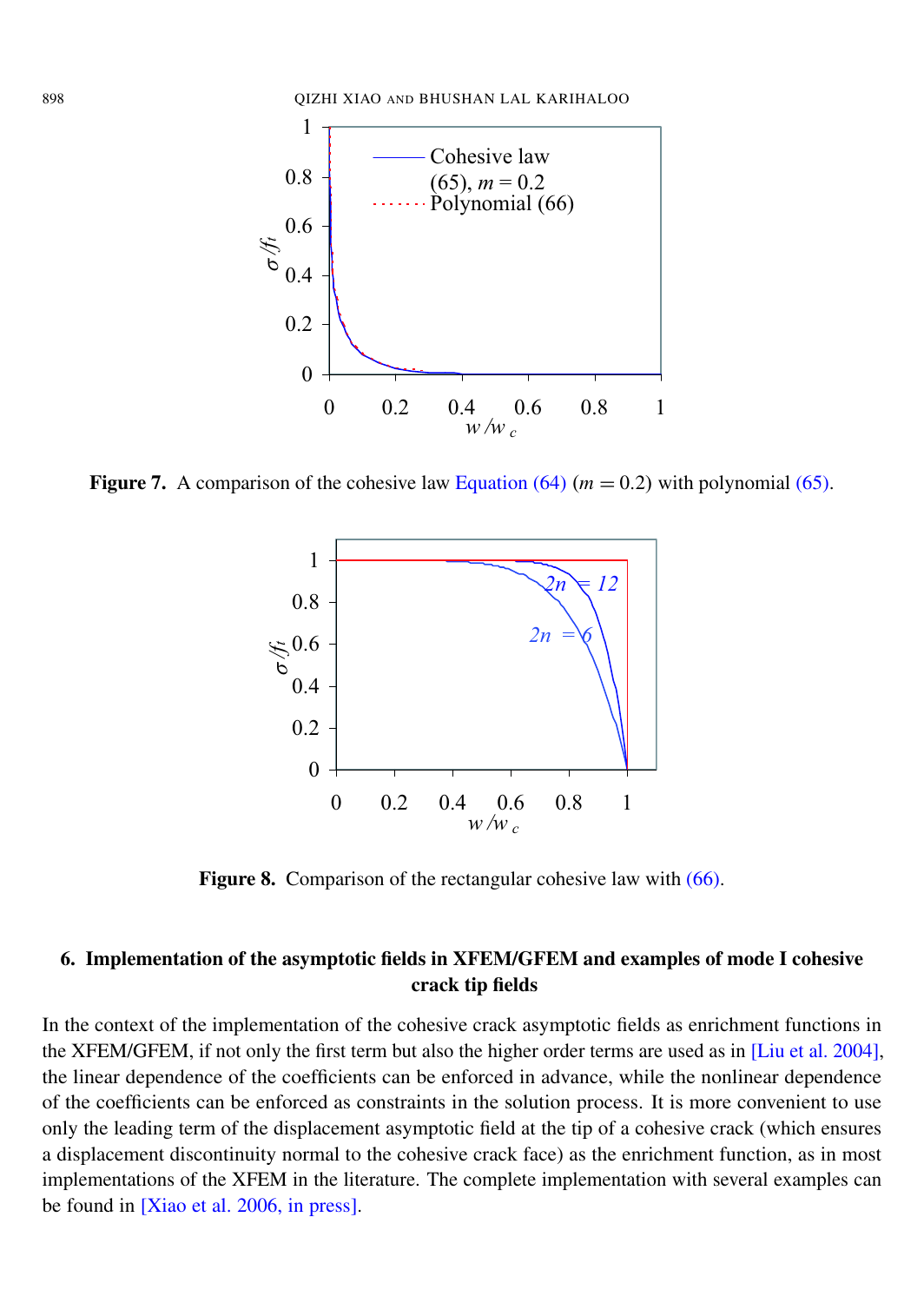<span id="page-19-0"></span>

Figure 9. An unnotched three-point bend beam (TPB).

In the following, a typical mode I cohesive cracking problem of quasibrittle materials — a three point bend beam without any initial crack [\(Figure 9\)](#page-19-0) made of a quasibrittle material with the linear softening law [\(57\)](#page-14-1) — is analyzed. A state of plane strain is considered. The geometrical parameters are

$$
b = 150 \,\mathrm{mm}, \qquad l = 4b, \qquad t = b,
$$

where  $t$  is the specimen thickness in the out-of-plane direction. The material properties are

$$
E = 36.5 \text{ GPa}
$$
,  $v = 0.1$ ,  $f_t = 3.19 \text{ MPa}$ ,  $G_F = 50 \text{ Nm}^{-1}$ ,

where *E* is Young's modulus,  $\nu$  the Poisson ratio, and  $G_F$  the specific fracture energy. The dimensions for force and length are *N* and mm, respectively.

The details of simulation are the same as in [\[Xiao et al. 2006, in press\]](#page-29-15). Two meshes, as shown in [Figure 10,](#page-20-0) are used in the analysis. The coarser mesh consists of  $50 \times 100 = 5000$  rectangular elements, giving a total of 5151 nodes. The finer mesh consists of  $150 \times 120 = 18000$  rectangular elements, giving a total of 18271 nodes. Both meshes are uniformly divided in the *x*-direction. For the coarser mesh, the central 50 layers of elements have an identical height (*y*-direction) of 3 mm; the remaining elements have an identical height of 9 mm. Therefore, elements in the central zone are  $3 \times 3$  mm<sup>2</sup> squares. For the finer mesh, the central 60 layers of elements have an identical height of 1 mm; the remaining elements have an identical height of 9 mm. Therefore elements in the central zone are  $1 \times 1$  mm<sup>2</sup> squares. The intention of using two meshes is to study the mesh size sensitivity of the global responses. The conventional 4 node bilinear isoparametric Q4 elements are also used as background elements. The first layer of nodes surrounding the cohesive crack tip (the elements that include the crack tip *k* are defined as the first layer elements of the crack tip with enriched nodes; the nodes in the first layer elements are called the first layer enriched nodes) are enriched with the first term of the asymptotic displacement field [\(50\)](#page-13-3)[–\(54\)](#page-13-4) at the tip of a cohesive crack corresponding to a noninteger eigenvalue that gives a normal displacement discontinuity over the cohesive-crack faces

$$
u = \frac{r^{3/2}}{2\mu} a_{11} \left[ \left( \kappa + \frac{1}{2} \right) \cos \frac{3}{2} \theta - \frac{3}{2} \cos \frac{1}{2} \theta \right],\tag{67}
$$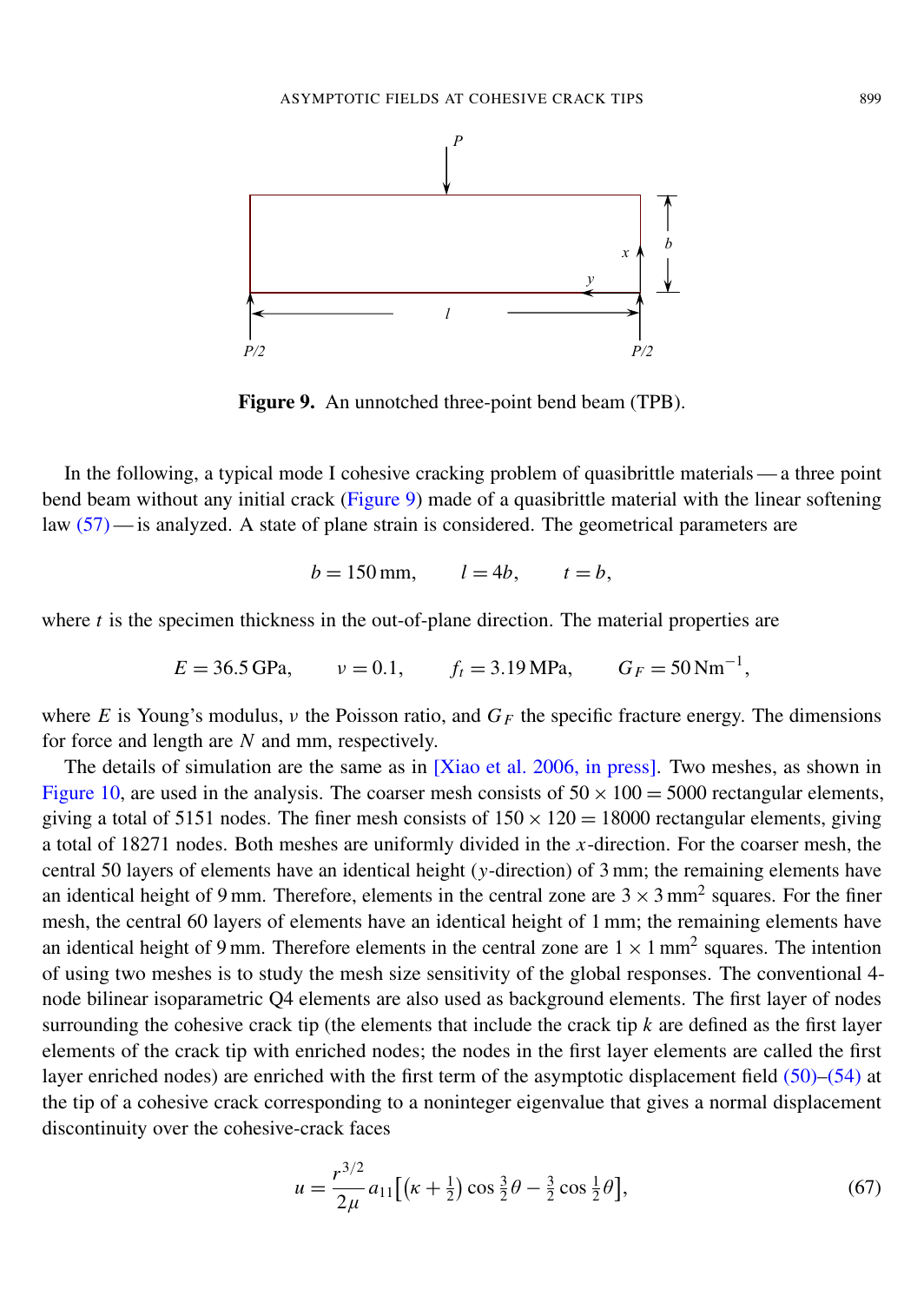<span id="page-20-0"></span>

Figure 10. Coarse (a) and fine (b) mesh for half of the specimen.

$$
v = \frac{r^{3/2}}{2\mu} a_{11} \left[ \left( \kappa - \frac{1}{2} \right) \sin \frac{3}{2} \theta - \frac{3}{2} \sin \frac{1}{2} \theta \right].
$$
 (68)

The potential fracture locus coincides with the specimen's axis of symmetry. The crack is modelled by enriching the nodes on the crack faces with jump and branch functions without the double nodes that are used in the traditional FEM.

As in  $[Moës$  and Belytschko 2002], the *x*-direction of nodes with coordinates  $(0, 0)$  and  $(0, 600 \text{ mm})$ and the *y*-direction of the node with coordinates (150 mm, 300 mm) are constrained; the load is distributed over a length of 6 mm in the coarse mesh [\(Figure 10a](#page-20-0)) and 2 mm (2 elements) in the fine mesh [\(10b](#page-20-0)). Since a low Poisson ratio of 0.1 is used, the results are believed to be close to those of [Carpinteri and](#page-28-21) [Colombo](#page-28-21) [1989], where a plane stress condition is assumed and a concentrated load was considered.

The nondimensional load-midspan deflection curves are shown in  $11(a)$  $11(a)$ . They agree very well with the results of [Carpinteri and Colombo](#page-28-21) [1989]. The evolution of the cohesive zone size as the cohesive tip travels through the beam is shown in [Figure 11\(](#page-21-0)b), which agrees very well with  $[Mo\ddot{e}$  and Belytschko [2002\]](#page-29-4). It is clear that the results are insensitive to the mesh size.

In order to visualize the cohesive crack tip fields derived in [Section 4,](#page-7-0) it is necessary to determine the unknown coefficients by fitting the numerically computed crack tip fields with the theoretically obtained fields. This requires a sophisticated optimization scheme. For the present purpose of illustration, we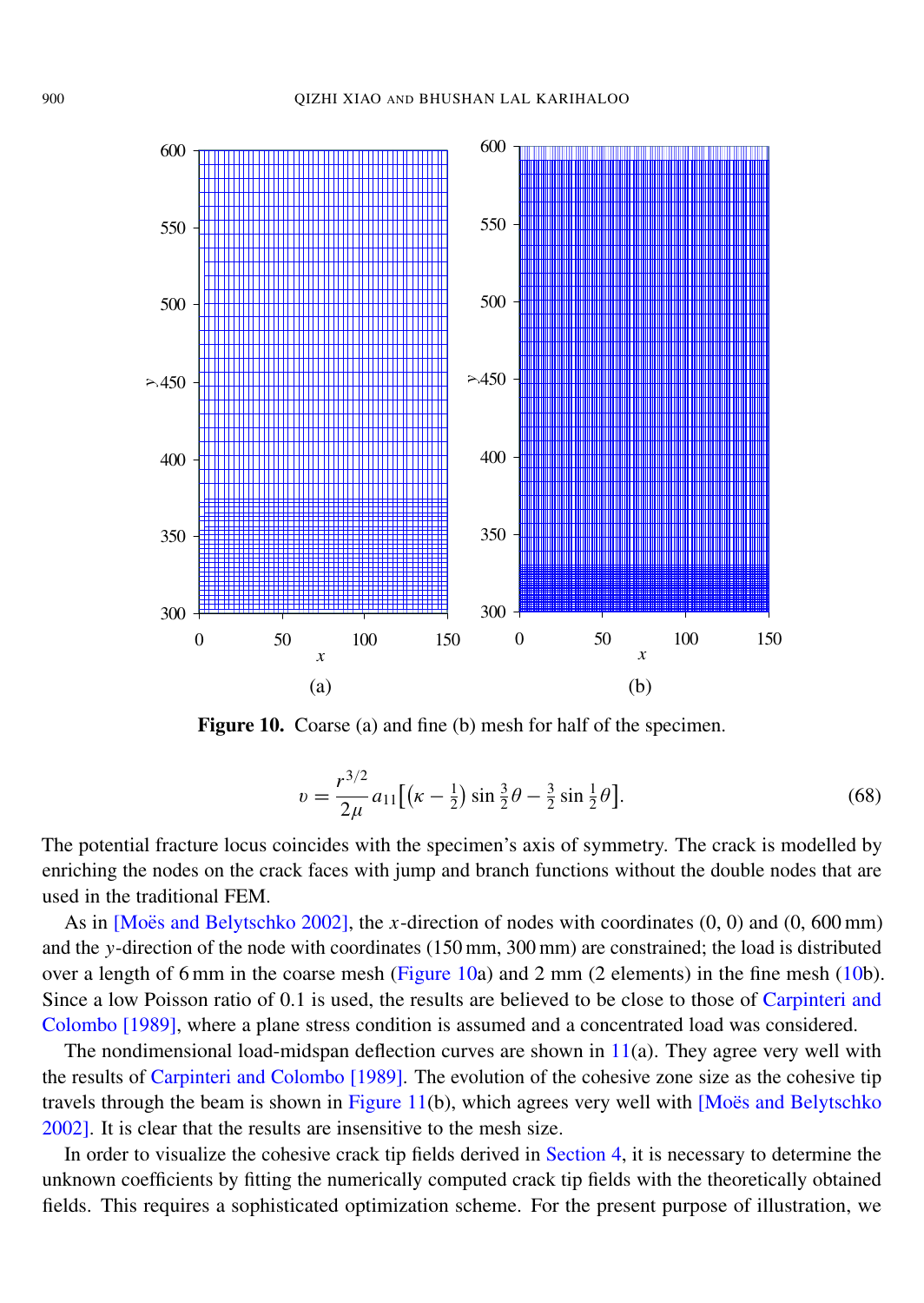<span id="page-21-0"></span>

Figure 11. (a) Nondimensional load-midspan deflection curves of the three-point bend beam  $(G_F = 50 \text{ Nm}^{-1})$ ; (b) evolution of the cohesive zone size as the cohesive tip travels through the beam.

will solve a mode I cohesive crack problem shown in [Figure 12](#page-21-1) using the obtained asymptotic fields and the numerically computed opening profile of the cohesive crack. The dimensions of the displacement and length parameters are in millimeters and those of the stresses in megapascals, unless mentioned otherwise.

We consider the subdomain bounded by broken lines in [Figure 12,](#page-21-1) and assume the length of the cohesive crack is 10.5 mm. The opening profile of the cohesive crack [\(Figure 13\)](#page-22-0) adopts the computed results above at the loading stage with the total cohesive crack =  $31.5$  mm and load/ $(f<sub>i</sub>bt) = 0.228$ . It can be represented by the expansion [Equation](#page-14-2) (55) corresponding to noninteger eigenvalues with nonvanishing coefficients

$$
a_{10} = -0.192
$$
,  $a_{11} = -5.708 \cdot 10^{-3}$ ,  $a_{12} = 1.2339 \cdot 10^{-5}$ .

<span id="page-21-1"></span>From these coefficients, we can obtain parameters β [Equation](#page-11-1) (40) and *c* [\(41\).](#page-11-0) The cohesive stress [\(29\)](#page-9-0) corresponding to these coefficients *c* is compared in [Figure 14](#page-22-1) with the results obtained by the linear tension-softening relationship [Equation](#page-14-1) (57). The agreement is excellent, with a maximum error less than 0.5%.



Figure 12. Illustration of the cohesive crack problem.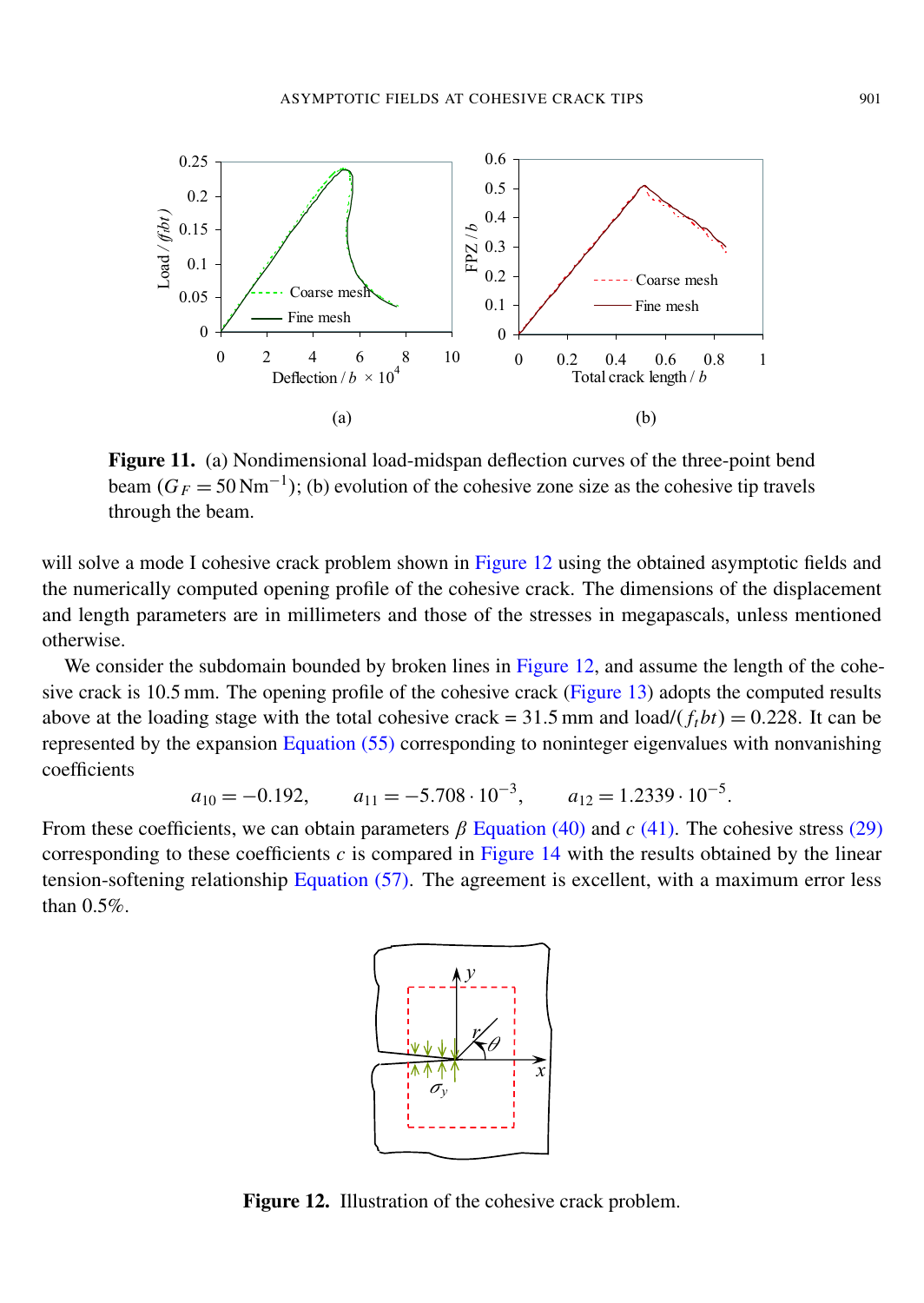<span id="page-22-0"></span>

Figure 13. Opening profile of the cohesive crack.

<span id="page-22-1"></span>

Figure 14. Comparison of the cohesive stress obtained by the tension-softening relationship [Equation \(57\)](#page-14-1) and the asymptotic analysis.

The *c* coefficients also provide relationships between coefficients  $a_{1n}$  and  $b_{1n}$  for each integer eigenvalue as in [Equation](#page-10-8) (30). In other words, the complete asymptotic fields are known except the coefficients *a* or *b* corresponding to integer eigenvalues. They are determined from the applied boundary conditions. Since we have assumed the crack opening profile, we cannot assume the prescribed boundary conditions again to avoid inconsistency. Therefore some weaker constraints are used instead.

We assume the boundary  $x = -10.5$  is, or is very close to, a traction-free surface. Then the coefficients *a*<sub>1*n*</sub> or *b*<sub>1*n*</sub> for integer eigenvalues can be determined by assuming the boundary  $x = -10.5$  to be nearly traction-free. More precisely, we divide the segment  $x = -10.5$ ,  $0 \le y \le 10.5$  into 100 identical segments, and minimize the value of  $\sigma_x$  and  $\tau_{xy}$  at these 101 locations (including corner nodes) using the *Minimize* function of Mathcad 11. The convergence and constraint tolerances are chosen as 10<sup>-8</sup>. The values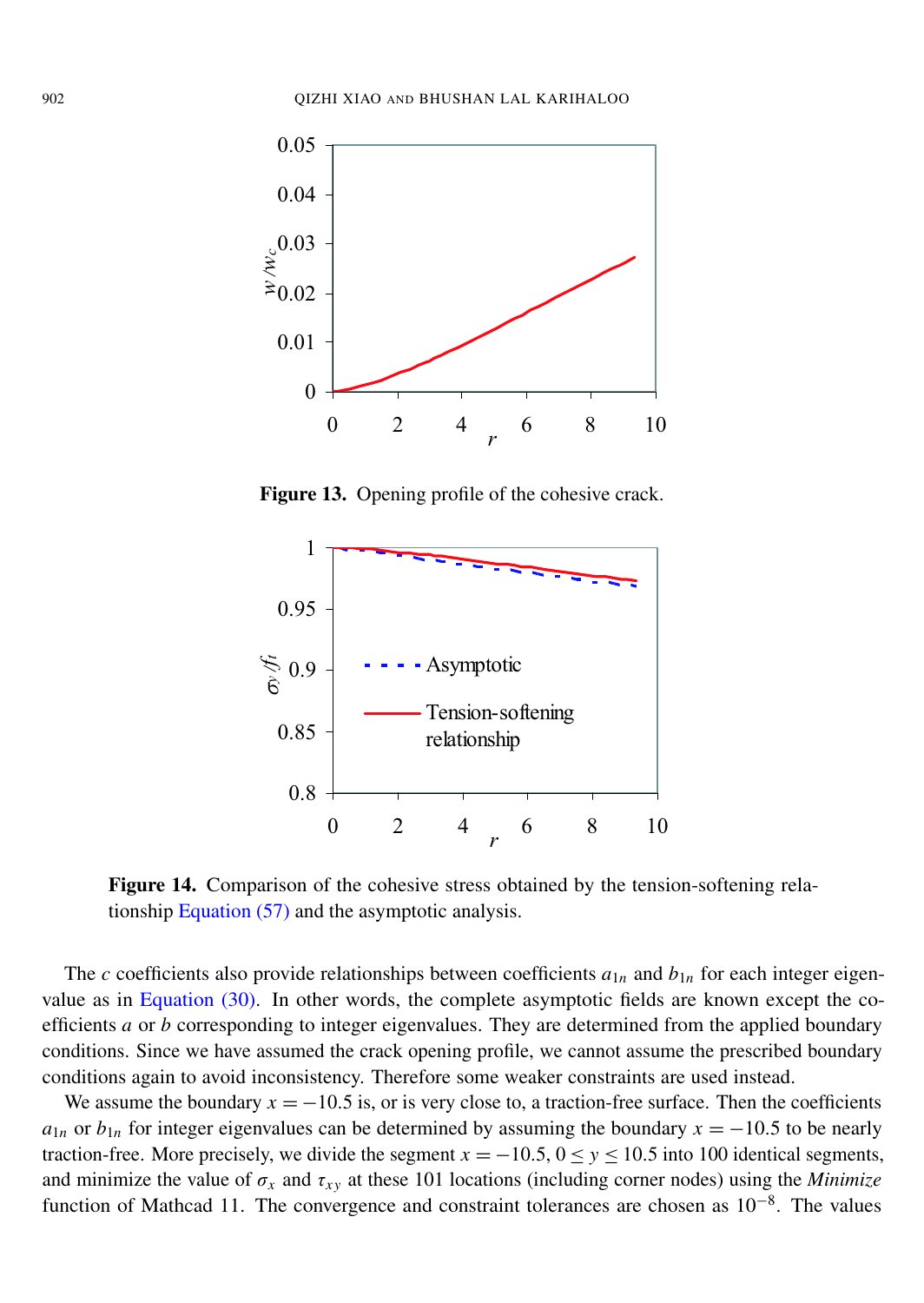<span id="page-23-0"></span>

Figure 15. Displacements and stresses along the circle  $r = 0.5$ .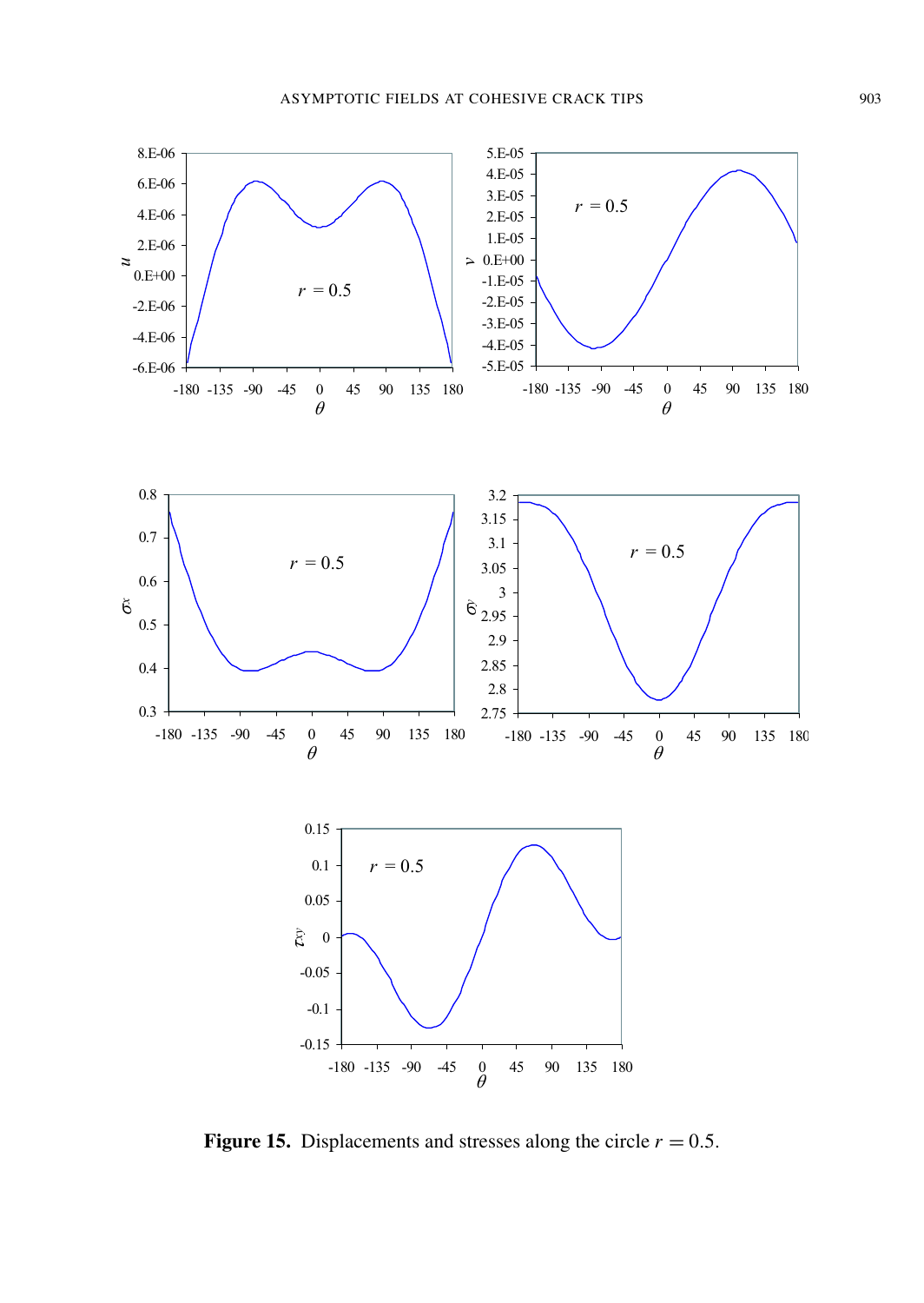

Figure 16. Displacements and stresses along the circle  $r = 5$ .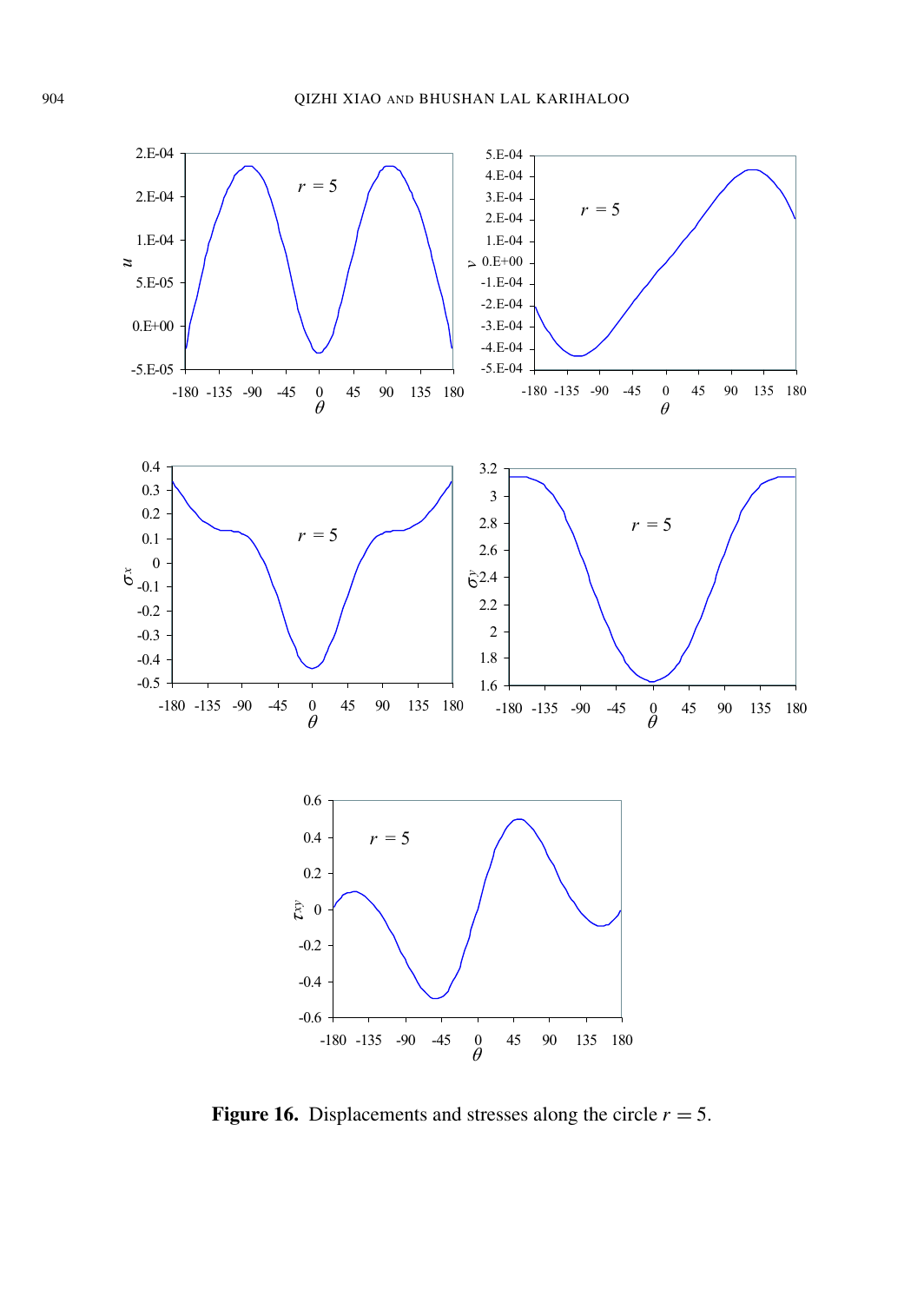<span id="page-25-0"></span>

Figure 17. Nonvanishing displacements and stresses along the line of extension of the cohesive crack  $(\theta = 0)$ .

 $a_{10} = 1$ ,  $a_{11} = 10^{-3}$ ,  $a_{12} = -10^{-5}$ , and  $a_{13} = -10^{-5}$  are chosen as initial guesses. We obtain the coefficients for integer eigenvalues as

$$
a_{10} = 0.9604
$$
,  $a_{11} = 0.0124$ ,  $a_{12} = -2.1858 \cdot 10^{-4}$ ,  $a_{13} = -1.9741 \cdot 10^{-5}$ ,  
\n $b_{10} = 0.595$ ,  $b_{11} = -0.0107$ ,  $b_{12} = 1.9553 \cdot 10^{-4}$ ,  $b_{13} = 1.8647 \cdot 10^{-5}$ ,

with very small  $\sigma_x$  and  $\tau_{xy}$  on the segment  $x = -10.5$ ,  $0 \le y \le 10.5$ . Coefficients of the higher order terms are negligibly small.

The displacements and stresses corresponding to these coefficients along two circles surrounding the crack tip and the line of extension of the cohesive crack are plotted in Figures [15–](#page-23-0)[17.](#page-25-0) Away from the crack tip, the distribution of the displacement and/or stress may be quite different. As expected, the stress  $\sigma_y$  at the cohesive crack tip is equal to  $f_t$ , and no stress at any other locations reaches  $f_t$ .

These solutions are exact when the displacements or tractions corresponding to them are applied on the boundary, as in the broken lines shown in [Figure 12.](#page-21-1)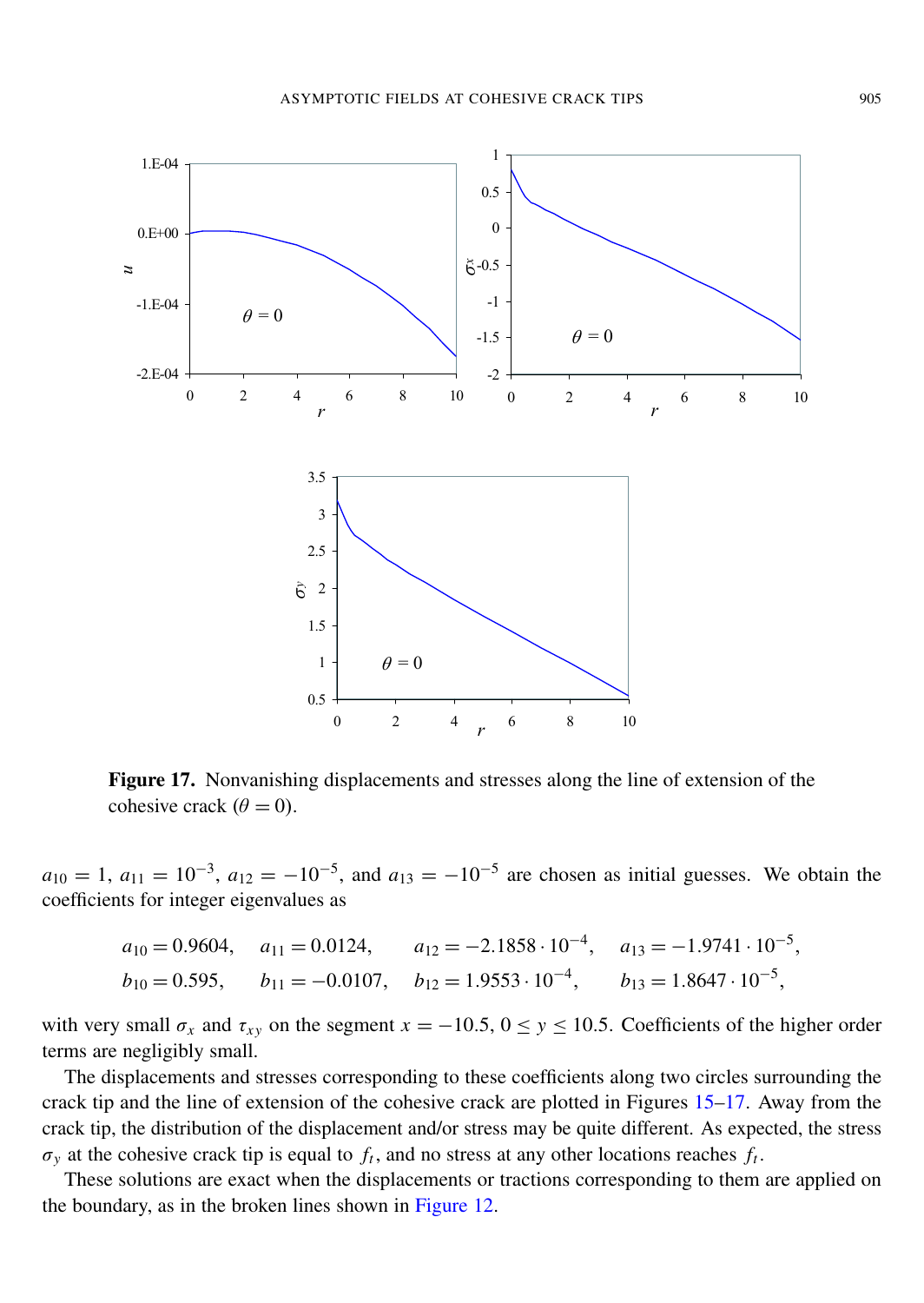Near the cohesive crack tip, the maximum values of the main stresses  $\sigma_x$  and  $\sigma_y$  occur on the cohesive crack faces. This is because we have chosen the cohesive crack opening profile [\(Figure 13\)](#page-22-0) corresponding to a TPB test. This feature of the stress distribution for this type of specimen has also been noticed by [Planas et al.](#page-29-6) [2003] and validated by our own numerical analysis.

#### 7. Conclusions and discussion

<span id="page-26-0"></span>The asymptotic fields obtained in [Section 4](#page-7-0) are universal for the prescribed normal cohesion-separation relation. However, relationships [Equation](#page-11-0) (41) between the coefficients are dependent on the softening relation of the material. The actual values of the coefficients are dependent on the geometry and boundary/loading conditions of the problem, as in the Williams expansion of a traction-free crack. The cohesive crack asymptotic fields obtained here can be used as enrichment functions in the extended/generalized finite element method at the tip of long cohesive cracks, as well as short branches/kinks.

In traction-free cracks, terms in Equations  $(19)$ – $(23)$  corresponding to different eigenvalues are independent, that is, controlled by independent coefficients. In the cohesive crack tip fields some of the terms can be dependent and not controlled by independent coefficients. Such a dependence also exists in the higher order terms of the crack tip fields in elastoplastic power-law hardening materials (see [\[Xia et al.](#page-29-16) [1993;](#page-29-16) [Yang et al. 1993;](#page-29-17) [1996;](#page-29-18) [Chao and Yang 1996\]](#page-28-22) and a review by [Karihaloo and Xiao](#page-28-19) [2003a]).

In this paper, we have applied a complex-function formulation of homogeneous isotropic linear elasticity for simplicity; however, the derivation can be easily extended to bimaterial interfacial cracks (see [\[Rice 1988\]](#page-29-19)) and/or anisotropic elasticity. Anisotropy can be treated with the Stroh formalism [\[Stroh](#page-29-20) [1958;](#page-29-20) [Suo 1990;](#page-29-21) [Deng 1994\]](#page-28-12).

#### Appendix: Derivatives of *fi*(*r*)

<span id="page-26-1"></span>The first five derivatives of  $f_i(r)$  in [Equation \(39\)](#page-10-1) are

$$
f_i^{(1)}(r) = \frac{2}{3}i\left(1 + \sum_{n=1}^N d_n r^n\right)^{\frac{2}{3}i-1} \sum_{n=1}^N d_n n r^{n-1};
$$

$$
f_i^{(2)}(r) = \frac{2}{3}i\left(\frac{2}{3}i - 1\right)\left(1 + \sum_{n=1}^N d_n r^n\right)^{\frac{2}{3}i - 2}\left(\sum_{n=1}^N d_n n r^{n-1}\right)^2 + \frac{2}{3}i\left(1 + \sum_{n=1}^N d_n r^n\right)^{\frac{2}{3}i - 1}\sum_{n=2}^N d_n n(n-1)r^{n-2};
$$

$$
f_i^{(3)}(r) = \frac{2}{3}i\left(\frac{2}{3}i - 1\right)\left(\frac{2}{3}i - 2\right)\left(1 + \sum_{n=1}^N d_n r^n\right)^{\frac{2}{3}i - 3}\left(\sum_{n=1}^N d_n n r^{n-1}\right)^3
$$
  
+  $\frac{6}{3}i\left(\frac{2}{3}i - 1\right)\left(1 + \sum_{n=1}^N d_n r^n\right)^{\frac{2}{3}i - 2}\sum_{n=1}^N d_n n r^{n-1}\sum_{n=2}^N d_n n (n - 1) r^{n-2}$   
+  $\frac{2}{3}i\left(1 + \sum_{n=1}^N d_n r^n\right)^{\frac{2}{3}i - 1}\sum_{n=3}^N d_n n (n - 1) (n - 2) r^{n-3};$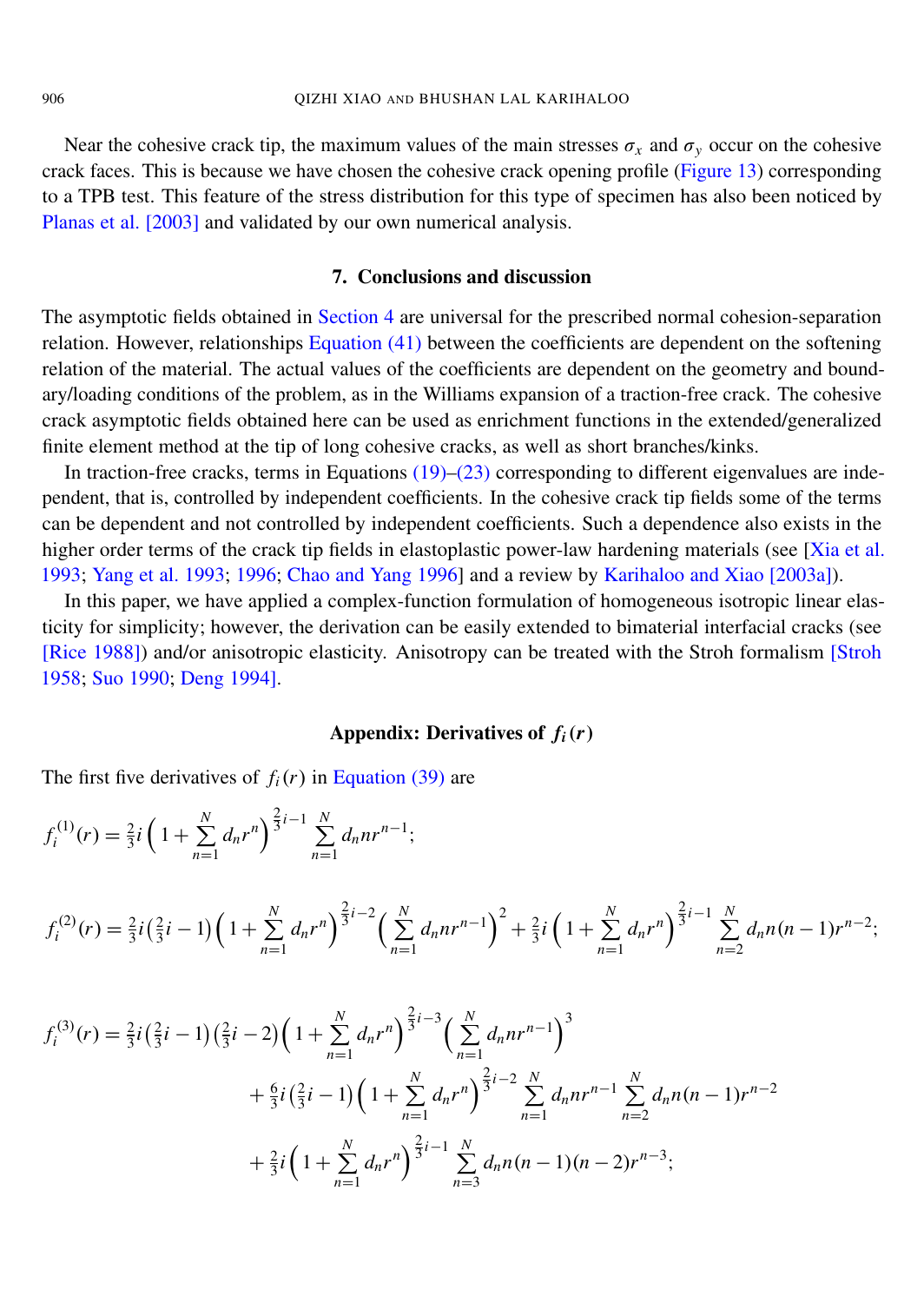ASYMPTOTIC FIELDS AT COHESIVE CRACK TIPS 907

$$
f_{i}^{(4)}(r) = \frac{2}{3}i\left(\frac{2}{3}i - 1\right)\left(\frac{2}{3}i - 2\right)\left(\frac{2}{3}i - 3\right)\left(1 + \sum_{n=1}^{N} d_{n}r^{n}\right)^{\frac{2}{3}i-4}\left(\sum_{n=1}^{N} d_{n}nr^{n-1}\right)^{4}
$$
  
+ 
$$
\frac{12}{3}i\left(\frac{2}{3}i - 1\right)\left(\frac{2}{3}i - 2\right)\left(1 + \sum_{n=1}^{N} d_{n}r^{n}\right)^{\frac{2}{3}i-3}\left(\sum_{n=1}^{N} d_{n}nr^{n-1}\right)^{2}\sum_{n=2}^{N} d_{n}n(n-1)r^{n-2}
$$
  
+ 
$$
\frac{6}{3}i\left(\frac{2}{3}i - 1\right)\left(1 + \sum_{n=1}^{N} d_{n}r^{n}\right)^{\frac{2}{3}i-2}\left(\sum_{n=2}^{N} d_{n}n(n-1)r^{n-2}\right)^{2}
$$
  
+ 
$$
\frac{8}{3}i\left(\frac{2}{3}i - 1\right)\left(1 + \sum_{n=1}^{N} d_{n}r^{n}\right)^{\frac{2}{3}i-2}\sum_{n=1}^{N} d_{n}nr^{n-1}\sum_{n=3}^{N} d_{n}n(n-1)(n-2)r^{n-3}
$$
  
+ 
$$
\frac{2}{3}i\left(1 + \sum_{n=1}^{N} d_{n}r^{n}\right)^{\frac{2}{3}i-1}\sum_{n=4}^{N} d_{n}n(n-1)(n-2)(n-3)r^{n-4};
$$

$$
f_{i}^{(5)}(r) = \frac{2}{3}i\left(\frac{2}{3}i-1\right)\left(\frac{2}{3}i-2\right)\left(\frac{2}{3}i-3\right)\left(\frac{2}{3}i-4\right) \times \left(1+\sum_{n=1}^{N} d_{n}r^{n}\right)^{\frac{2}{3}i-5}\left(\sum_{n=1}^{N} d_{n}n^{n-1}\right)^{5}
$$
  
+  $\frac{20}{3}i\left(\frac{2}{3}i-1\right)\left(\frac{2}{3}i-2\right)\left(\frac{2}{3}i-3\right)\left(1+\sum_{n=1}^{N} d_{n}r^{n}\right)^{\frac{2}{3}i-4} \times \left(\sum_{n=1}^{N} d_{n}n^{n-1}\right)^{3}\sum_{n=2}^{N} d_{n}n(n-1)r^{n-2}$   
+  $\frac{30}{3}i\left(\frac{2}{3}i-1\right)\left(\frac{2}{3}i-2\right)\left(1+\sum_{n=1}^{N} d_{n}r^{n}\right)^{\frac{2}{3}i-3}\sum_{n=1}^{N} d_{n}n^{n-1}\left(\sum_{n=2}^{N} d_{n}n(n-1)r^{n-2}\right)^{2}$   
+  $\frac{20}{3}i\left(\frac{2}{3}i-1\right)\left(\frac{2}{3}i-2\right)\left(1+\sum_{n=1}^{N} d_{n}r^{n}\right)^{\frac{2}{3}i-3}\left(\sum_{n=1}^{N} d_{n}n^{n-1}\right)^{2} \times \sum_{n=3}^{N} d_{n}n(n-1)(n-2)r^{n-3}$   
+  $\frac{20}{3}i\left(\frac{2}{3}i-1\right)\left(1+\sum_{n=1}^{N} d_{n}r^{n}\right)^{\frac{2}{3}i-2}\sum_{n=2}^{N} d_{n}n(n-1)r^{n-2}\sum_{n=3}^{N} d_{n}n(n-1)(n-2)r^{n-3}$   
+  $\frac{10}{3}i\left(\frac{2}{3}i-1\right)\left(1+\sum_{n=1}^{N} d_{n}r^{n}\right)^{\frac{2}{3}i-2}\sum_{n=1}^{N} d_{n}n^{n-1}\sum_{n=4}^{N} d_{n}n(n-1$ 

#### Acknowledgment

Financial support from the European Commission KMM-Network of Excellence is gratefully acknowledged.

#### References

<span id="page-27-0"></span><sup>[</sup>Abdalla and Karihaloo 2004] H. M. Abdalla and B. L. Karihaloo, ["A method for constructing the bilinear tension softening](http://www.concreteresearchonline.com/document_details.asp?ID=MC5610597) [diagram of concrete corresponding to its true fracture energy",](http://www.concreteresearchonline.com/document_details.asp?ID=MC5610597) *Mag. Concr. Res.* 56:10 (2004), 597–604.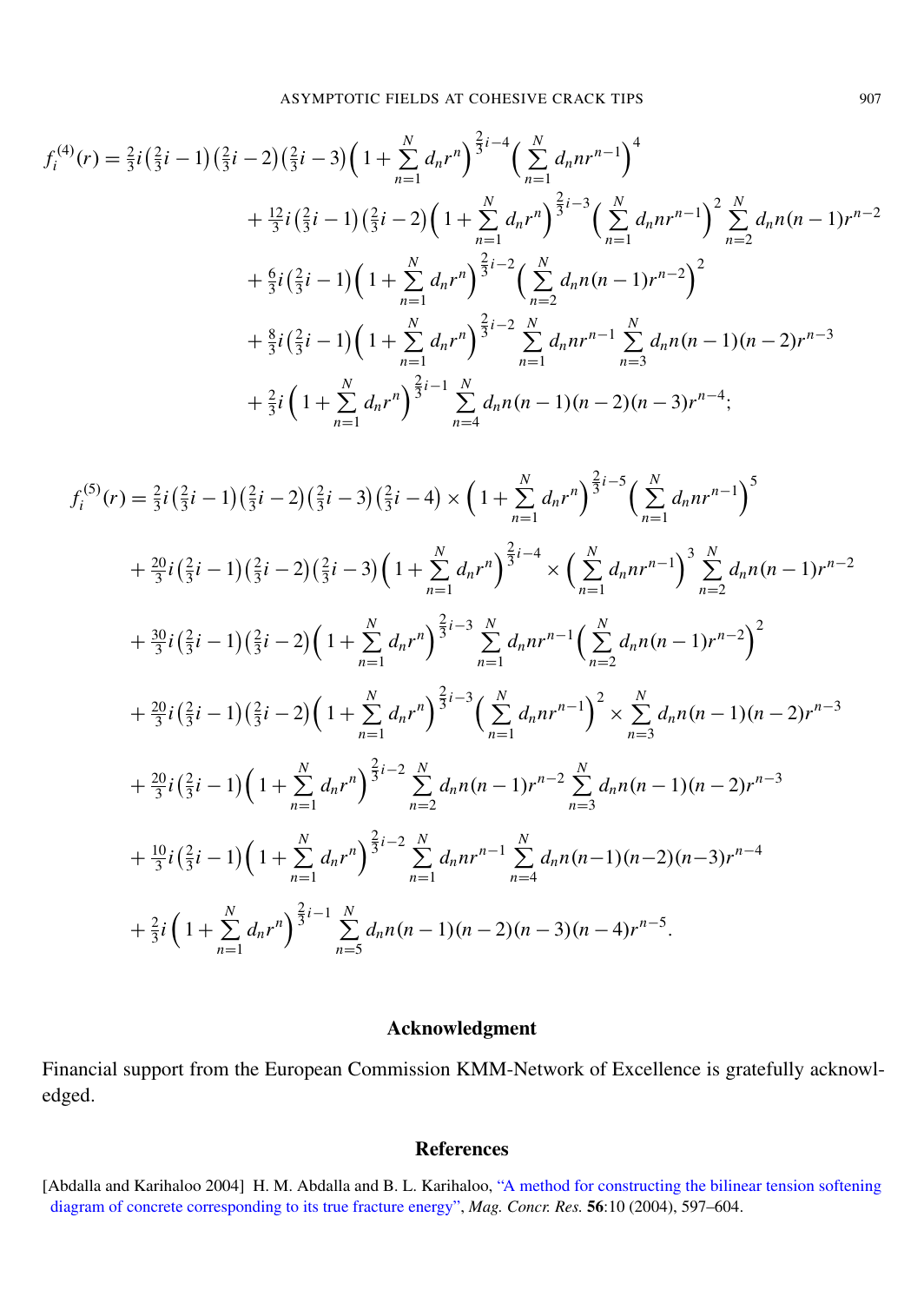- <span id="page-28-8"></span>[Babuška et al. 2003] I. Babuška, U. Banerjee, and J. E. Osborn, ["Survey of meshless and generalized finite element methods:](http://dx.doi.org/10.1017/S0962492902000090) [A unified approach",](http://dx.doi.org/10.1017/S0962492902000090) *Acta Numerica* 12 (2003), 1–125.
- <span id="page-28-0"></span>[Barenblatt 1962] G. I. Barenblatt, "The mathematical theory of equilibrium cracks in brittle fracture", *Adv. Appl. Mech.* 7 (1962), 55–129.
- <span id="page-28-14"></span>[Bialas and Mróz 2005] M. Bialas and Z. Mróz, ["Modelling of progressive interface failure under combined normal compres](http://dx.doi.org/10.1016/j.ijsolstr.2005.01.006)[sion and shear stress",](http://dx.doi.org/10.1016/j.ijsolstr.2005.01.006) *Int. J. Solids Struct.* 42:15 (2005), 4436–4467.
- <span id="page-28-7"></span>[de Borst et al. 2004] R. de Borst, M. A. Gutierrez, G. N. Wells, J. J. C. Remmers, and H. Askes, ["Cohesive-zone models,](http://dx.doi.org/10.1002/nme.963) [higher-order continuum theories and reliability methods for computational failure analysis",](http://dx.doi.org/10.1002/nme.963) *Int. J. Numer. Methods Eng.* 60:1 (2004), 289–315.
- <span id="page-28-21"></span>[Carpinteri and Colombo 1989] A. Carpinteri and G. Colombo, ["Numerical analysis of catastrophic softening behaviour \(snap](http://dx.doi.org/10.1016/0045-7949(89)90337-4)[back instability\)",](http://dx.doi.org/10.1016/0045-7949(89)90337-4) *Comput. Struct.* 31:4 (1989), 607–636.
- <span id="page-28-4"></span>[Chandra et al. 2002] N. Chandra, H. Li, C. Shet, and H. Ghonem, ["Some issues in the application of cohesive zone models for](http://dx.doi.org/10.1016/S0020-7683(02)00149-X) [metal-ceramic interfaces",](http://dx.doi.org/10.1016/S0020-7683(02)00149-X) *Int. J. Solids Struct.* 39:10 (2002), 2827–2855.
- <span id="page-28-22"></span>[Chao and Yang 1996] Y. J. Chao and S. Yang, ["Higher order crack tip fields and its implication for fracture of solids under](http://dx.doi.org/10.1016/0013-7944(96)00054-9) [mode II conditions",](http://dx.doi.org/10.1016/0013-7944(96)00054-9) *Eng. Fract. Mech.* 55:5 (1996), 777–794.
- <span id="page-28-11"></span>[Cocchetti et al. 2002] G. Cocchetti, G. Maier, and X. P. Shen, ["Piecewise linear models for interfaces and mixed mode cohesive](http://www.techscience.com/cmes/v3n3/index.html) [cracks",](http://www.techscience.com/cmes/v3n3/index.html) *Comput. Model. Eng. Sci.* 3:3 (2002), 279–298.
- <span id="page-28-17"></span>[Cornelissen et al. 1986] H. A. W. Cornelissen, D. A. Hordijk, and H. W. Reinhardt, "Experimental determination of crack softening characteristics of normalweight and lightweight concrete", *Heron* 31:2 (1986), 45–56.
- <span id="page-28-12"></span>[Deng 1994] X. M. Deng, ["An asymptotic analysis of stationary and moving cracks with frictional contact along bimaterial](http://dx.doi.org/10.1016/0020-7683(94)90160-0) [interfaces and in homogeneous solids",](http://dx.doi.org/10.1016/0020-7683(94)90160-0) *Int. J. Solids Struct.* 31:17 (1994), 2407–2429.
- <span id="page-28-1"></span>[Dugdale 1960] D. S. Dugdale, ["Yielding of steel sheets containing slits",](http://dx.doi.org/10.1016/0022-5096(60)90013-2) *J. Mech. Phys. Solids* 8:2 (1960), 100–104.
- <span id="page-28-5"></span>[Elices et al. 2002] M. Elices, G. V. Guinea, J. Gómez, and J. Planas, ["The cohesive zone model: advantages, limitations and](http://dx.doi.org/10.1016/S0013-7944(01)00083-2) [challenges",](http://dx.doi.org/10.1016/S0013-7944(01)00083-2) *Eng. Fract. Mech.* 69:2 (2002), 137–163.
- <span id="page-28-10"></span>[Hansbo and Hansbo 2004] A. Hansbo and P. Hansbo, ["A finite element method for the simulation of strong and weak discon](http://dx.doi.org/10.1016/j.cma.2003.12.041)[tinuities in solid mechanics",](http://dx.doi.org/10.1016/j.cma.2003.12.041) *Comput. Methods Appl. Mech. Eng.* 193:33–35 (2004), 3523–3540.
- <span id="page-28-2"></span>[Hillerborg et al. 1976] A. Hillerborg, M. Modéer, and P. E. Petersson, ["Analysis of crack formation and crack growth in](http://dx.doi.org/10.1016/0008-8846(76)90007-7) [concrete by means of fracture mechanics and finite elements",](http://dx.doi.org/10.1016/0008-8846(76)90007-7) *Cem. Concr. Res.* 6:6 (1976), 773–782.
- <span id="page-28-15"></span>[Hong and Kim 2003] S. S. Hong and K. S. Kim, ["Extraction of cohesive-zone laws from elastic far-fields of a cohesive crack](http://dx.doi.org/10.1016/S0022-5096(03)00023-1) [tip: a field projection method",](http://dx.doi.org/10.1016/S0022-5096(03)00023-1) *J. Mech. Phys. Solids* 51:7 (2003), 1267–1286.
- <span id="page-28-3"></span>[Hutchinson and Evans 2000] J. W. Hutchinson and A. G. Evans, ["Mechanics of materials: top-down approaches to fracture",](http://dx.doi.org/10.1016/S1359-6454(99)00291-8) *Acta Mater.* 48:1 (2000), 125–135.
- <span id="page-28-18"></span>[Karihaloo 1995] B. L. Karihaloo, *Fracture mechanics and structural concrete*, Addison Wesley Longman, UK, 1995.
- <span id="page-28-16"></span>[Karihaloo 1999] B. L. Karihaloo, ["Size effect in shallow and deep notched quasi-brittle structures",](http://dx.doi.org/10.1023/A:1018633208621) *Int. J. Fract.* 95:1-4 (1999), 379–390.
- <span id="page-28-19"></span>[Karihaloo and Xiao 2003a] B. L. Karihaloo and Q. Z. Xiao, "Linear and nonlinear fracture mechanics", pp. 81–212 in *Comprehensive structural integrity, II: fundamental theories and mechanisms of failure*, vol. 2, edited by B. L. Karihaloo and W. G. Knauss, Elsevier Pergamon, UK, 2003.
- <span id="page-28-9"></span>[Karihaloo and Xiao 2003b] B. L. Karihaloo and Q. Z. Xiao, ["Modelling of stationary and growing cracks in FE framework](http://dx.doi.org/10.1016/S0045-7949(02)00431-5) [without remeshing: a state-of-the-art review",](http://dx.doi.org/10.1016/S0045-7949(02)00431-5) *Comput. Struct.* 81:3 (2003), 119–129.
- <span id="page-28-6"></span>[Karihaloo et al. 2003] B. L. Karihaloo, H. M. Abdalla, and T. Imjai, ["A simple method for determining the true specific](http://www.concreteresearchonline.com/document_details.asp?ID=MC550507) [fracture energy of concrete",](http://www.concreteresearchonline.com/document_details.asp?ID=MC550507) *Mag. Concr. Res.* 55:5 (2003), 471–481.
- <span id="page-28-13"></span>[Leblond and Frelat 2004] J. B. Leblond and J. L. Frelat, ["Crack kinking from an initially closed, ordinary or interface crack,](http://dx.doi.org/10.1016/S0013-7944(03)00137-1) [in the presence of friction",](http://dx.doi.org/10.1016/S0013-7944(03)00137-1) *Eng. Fract. Mech.* 71:3 (2004), 289–307.
- <span id="page-28-20"></span>[Liu et al. 2004] X. Y. Liu, Q. Z. Xiao, and B. L. Karihaloo, ["XFEM for direct evaluation of mixed mode SIFs in homogeneous](http://dx.doi.org/10.1002/nme.906) [and bi-materials",](http://dx.doi.org/10.1002/nme.906) *Int. J. Numer. Methods Eng.* 59:8 (2004), 1103–1118.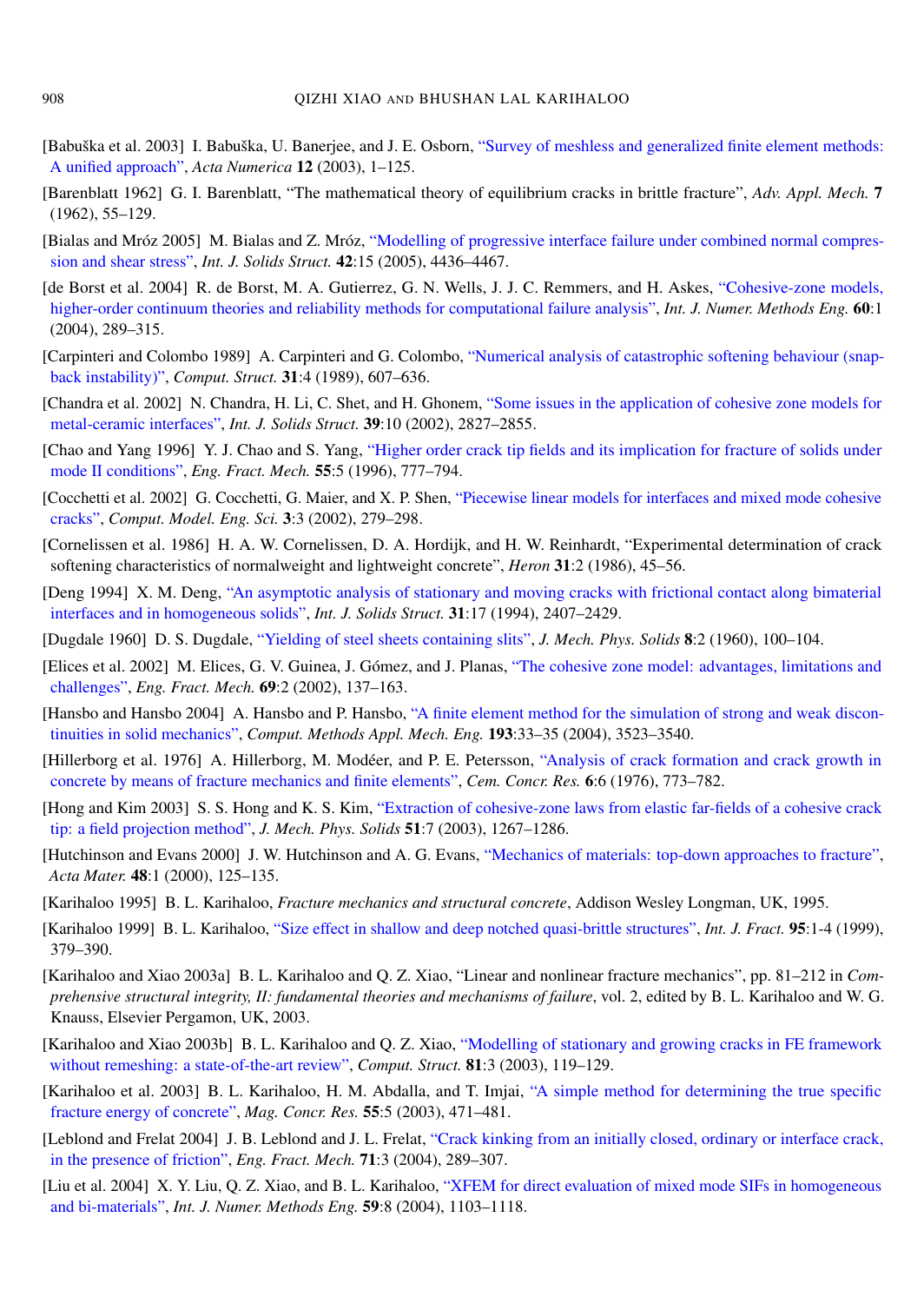- <span id="page-29-4"></span>[Moës and Belytschko 2002] N. Moës and T. Belytschko, ["Extended finite element method for cohesive crack growth",](http://dx.doi.org/10.1016/S0013-7944(01)00128-X) *Eng. Fract. Mech.* 69:7 (2002), 813–833.
- <span id="page-29-0"></span>[Moës et al. 1999] N. Moës, J. Dolbow, and T. Belytschko, ["A finite element method for crack growth without remeshing",](http://www3.interscience.wiley.com/cgi-bin/abstract/63000340/ABSTRACT) *Int. J. Numer. Methods Eng.* 46:1 (1999), 131–150.
- <span id="page-29-8"></span>[Mróz and Bialas 2005] Z. Mróz and M. Bialas, ["A simplified analysis of interface failure under compressive normal stress and](http://dx.doi.org/10.1002/nag.417) [monotonic or cyclic shear loading",](http://dx.doi.org/10.1002/nag.417) *Int. J. Numer. Anal. Methods Geomech.* 29:4 (2005), 337–368.
- <span id="page-29-11"></span>[Muskhelishvili 1953] N. I. Muskhelishvili, *Some basic problems of mathematical theory of elasticity*, Noordhoff, Holland, 1953.
- <span id="page-29-13"></span>[Owen and Fawkes 1983] D. R. J. Owen and A. J. Fawkes, *Engineering fracture mechanics: numerical methods and applications*, Pineridge Press Ltd., Swansea, UK, 1983.
- <span id="page-29-9"></span>[Planas et al. 2001] J. Planas, Z. P. Bazant, and M. Jirasek, ["Reinterpretation of Karihaloo's size effect analysis for notched](http://dx.doi.org/10.1023/A:1010994324959) [quasibrittle structures",](http://dx.doi.org/10.1023/A:1010994324959) *Int. J. Fract.* 111:1 (2001), 17–28.
- <span id="page-29-6"></span>[Planas et al. 2003] J. Planas, M. Elices, G. V. Guinea, F. J. Gómez, D. A. Cendón, and I. Arbilla, ["Generalizations and](http://dx.doi.org/10.1016/S0013-7944(03)00123-1) [specializations of cohesive crack models",](http://dx.doi.org/10.1016/S0013-7944(03)00123-1) *Eng. Fract. Mech.* 70:14 (2003), 1759–1776.
- <span id="page-29-5"></span>[Remmers et al. 2003] J. J. C. Remmers, R. de Borst, and A. Needleman, ["A cohesive segments method for the simulation of](http://dx.doi.org/10.1007/s00466-002-0394-z) [crack growth",](http://dx.doi.org/10.1007/s00466-002-0394-z) *Comput. Mech.* 31:1-2 (2003), 69–77.
- <span id="page-29-19"></span>[Rice 1988] J. R. Rice, "Elastic fracture mechanics concepts for interfacial cracks", *J. Appl. Mech. (Trans. ASME)* 55 (1988), 98–103.
- <span id="page-29-12"></span>[Sih and Liebowitz 1968] G. C. Sih and H. Liebowitz, *Mathematical theories of brittle fracture*, vol. II, Chapter Fracture: an advanced treatise, pp. 67–190, Academic Press, New York, 1968.
- <span id="page-29-20"></span>[Stroh 1958] A. N. Stroh, "Dislocations and cracks in anisotropic elasticity", *Philos. Mag. (8)* 3 (1958), 625–646.
- <span id="page-29-1"></span>[Strouboulis et al. 2001] T. Strouboulis, K. Copps, and I. Babuška, ["The generalized finite element method",](http://dx.doi.org/10.1016/S0045-7825(01)00188-8) *Comput. Methods Appl. Mech. Eng.* 190:32–33 (2001), 4081–4193.
- <span id="page-29-21"></span>[Suo 1990] Z. Suo, ["Singularities, interfaces and cracks in dissimilar anisotropic media",](http://dx.doi.org/10.1098/rspa.1990.0016) *Proc. Roy. Soc. London Ser. A* 427:1873 (1990), 331–358.
- <span id="page-29-7"></span>[Valente 1991] S. Valente, "Influence of friction on cohesive crack-propagation", pp. 695–704 in *Fracture processes in concrete, rock and ceramics*, edited by J. G. M. van Mier et al., RILEM Proceedings 13, London, 1991.
- <span id="page-29-14"></span>[Wecharatana 1990] M. Wecharatana, ["Brittleness index of cementitious composite",](http://www.pubs.asce.org/WWWdisplaybn.cgi?0872627772) in *Serviceability and durability of construction materials*, edited by B. A. Suprenant, ASCE Publications, New York, 1990.
- <span id="page-29-3"></span>[Wells and Sluys 2001] G. N. Wells and L. J. Sluys, ["A new method for modeling cohesive cracks using finite elements",](http://dx.doi.org/10.1002/nme.143) *Int. J. Numer. Methods Eng.* 50:12 (2001), 2667–2682.
- <span id="page-29-10"></span>[Williams 1957] M. L. Williams, "On the stress distribution at the base of a stationary crack", *J. Appl. Mech. (Trans. ASME)* 24 (1957), 109–114.
- <span id="page-29-16"></span>[Xia et al. 1993] L. Xia, T. C. Wang, and C. F. Shih, ["Higher-order analysis of crack tip fields in elastic power-law hardening](http://dx.doi.org/10.1016/0022-5096(93)90022-8) [materials",](http://dx.doi.org/10.1016/0022-5096(93)90022-8) *J. Mech. Phys. Solids* 41:4 (1993), 665–687.
- <span id="page-29-2"></span>[Xiao and Karihaloo 2005] Q. Z. Xiao and B. L. Karihaloo, "Recent developments of the extended/generalized FEM and a comparison with the FEM", pp. 303–324 in *Developments and applications of solid mechanics, Proceedings of the Symposium for Professor M. G. Huang's 90th Birthday*, edited by X. P. Wu, Press of University of Science and Technology of China, China, 2005.
- <span id="page-29-15"></span>[Xiao et al. 2006, in press] Q. Z. Xiao, B. L. Karihaloo, and X. Y. Liu, ["Incremental-secant modulus iteration scheme and stress](http://dx.doi.org/10.1002/nme.1866) [recovery for simulating cracking process in quasi-brittle materials using XFEM",](http://dx.doi.org/10.1002/nme.1866) *Int. J. Numer. Mech. Eng.* (2006, in press).
- <span id="page-29-17"></span>[Yang et al. 1993] S. Yang, Y. J. Chao, and M. A. Sutton, ["Higher order asymptotic crack tip fields in a power-law hardening](http://dx.doi.org/10.1016/0013-7944(93)90002-A) [material",](http://dx.doi.org/10.1016/0013-7944(93)90002-A) *Eng. Fract. Mech.* 45:1 (1993), 1–20.
- <span id="page-29-18"></span>[Yang et al. 1996] S. Yang, F. G. Yuan, and X. Cai, ["Higher order asymptotic elastic-plastic crack-tip fields under antiplane](http://dx.doi.org/10.1016/0013-7944(95)00191-3) [shear",](http://dx.doi.org/10.1016/0013-7944(95)00191-3) *Eng. Fract. Mech.* 54:3 (1996), 405–422.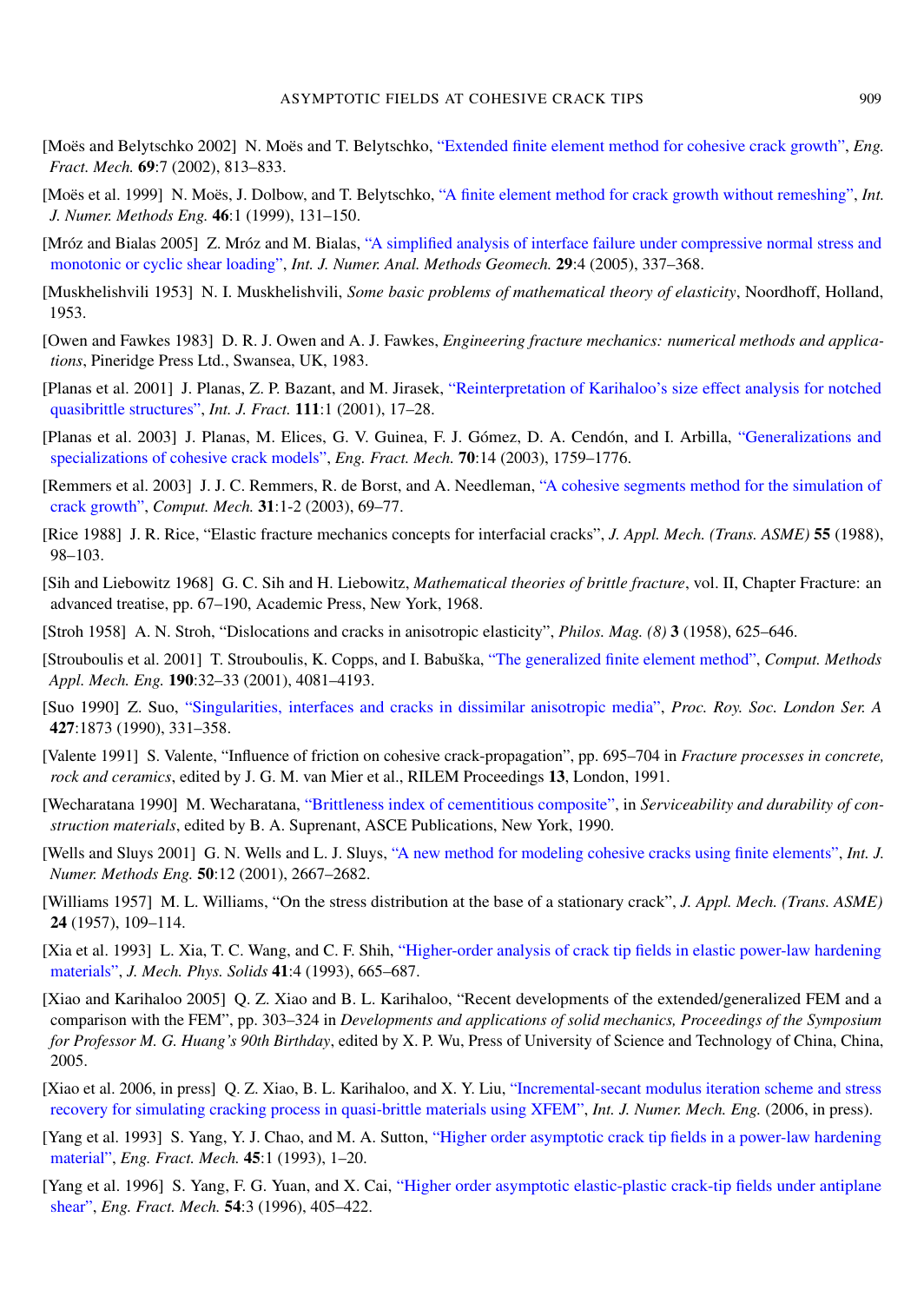Received 19 Jan 2006. Accepted 5 Apr 2006.

QIZHI XIAO: [xiaoq@cardiff.ac.uk](mailto:xiaoq@cardiff.ac.uk) School of Engineering, Cardiff University, Queen's Buildings, The Parade, Cardiff CF24 3AA, United Kingdom

BHUSHAN LAL KARIHALOO: [karihaloob@cardiff.ac.uk](mailto:karihaloob@cardiff.ac.uk) School of Engineering, Cardiff University, Queen's Buildings, The Parade, Cardiff CF24 3AA, United Kingdom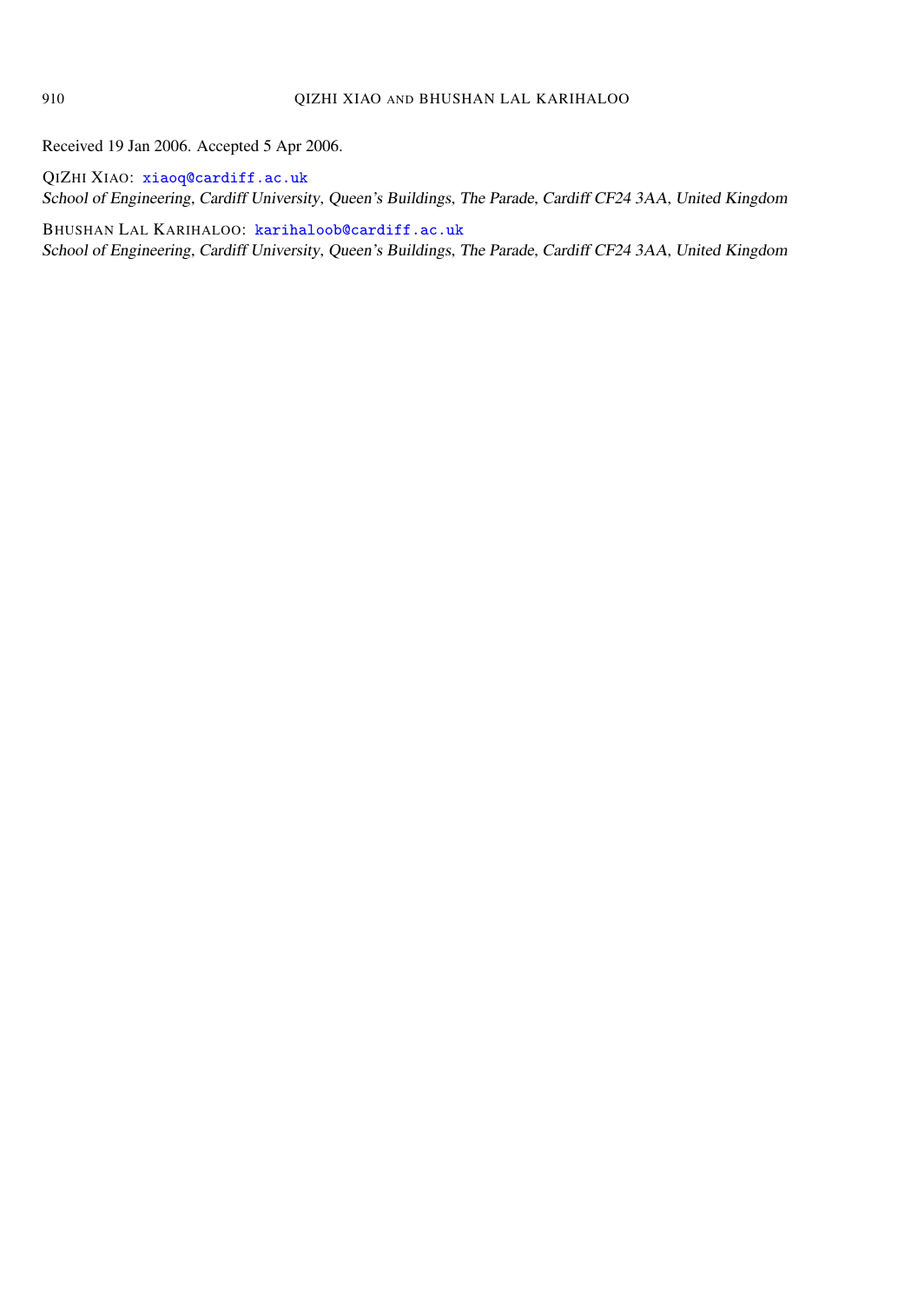### JOURNAL OF MECHANICS OF MATERIALS AND STRUCTURES

#### <http://www.jomms.org>

| EDITOR-IN-CHIEF Charles R. Steele |                                                                                                                         |
|-----------------------------------|-------------------------------------------------------------------------------------------------------------------------|
| <b>ASSOCIATE EDITOR</b>           | Marie-Louise Steele<br>Division of Mechanics and Computation<br><b>Stanford University</b><br>Stanford, CA 94305<br>USA |
| SENIOR CONSULTING EDITOR          | Georg Herrmann<br>Ortstrasse 7<br>CH-7270 Davos Platz<br>Switzerland                                                    |
|                                   |                                                                                                                         |

#### BOARD OF EDITORS

| D. BIGONI              | University of Trento, Italy                     |
|------------------------|-------------------------------------------------|
| H. D. BUI              | École Polytechnique, France                     |
| J. P. CARTER           | University of Sydney, Australia                 |
| R. M. CHRISTENSEN      | Stanford University, U.S.A.                     |
| G. M. L. GLADWELL      | University of Waterloo, Canada                  |
| D. H. HODGES           | Georgia Institute of Technology, U.S.A.         |
| <b>J. HUTCHINSON</b>   | Harvard University, U.S.A.                      |
| C. HWU                 | National Cheng Kung University, R.O. China      |
| <b>IWONA JASIUK</b>    | University of Illinois at Urbana-Champaign      |
| <b>B. L. KARIHALOO</b> | University of Wales, U.K.                       |
| Y. Y. KIM              | Seoul National University, Republic of Korea    |
| Z. Mroz                | Academy of Science, Poland                      |
| D. PAMPLONA            | Universidade Católica do Rio de Janeiro, Brazil |
| M. B. RUBIN            | Technion, Haifa, Israel                         |
| Y. SHINDO              | Tohoku University, Japan                        |
| A. N. SHUPIKOV         | Ukrainian Academy of Sciences, Ukraine          |
| T. TARNAI              | University Budapest, Hungary                    |
| F.Y.M.WAN              | University of California, Irvine, U.S.A.        |
| P. WRIGGERS            | Universität Hannover, Germany                   |
| W. YANG                | Tsinghua University, P.R. China                 |
| F. ZIEGLER             | Technische Universität Wien, Austria            |
|                        |                                                 |

#### PRODUCTION

| PAULO NEY DE SOUZA    | <b>Production Manager</b> |
|-----------------------|---------------------------|
| <b>SHEILA NEWBERY</b> | Senior Production Editor  |
| <b>SILVIO LEVY</b>    | Scientific Editor         |

See inside back cover or <http://www.jomms.org> for submission guidelines.

JoMMS (ISSN 1559-3959) is published in 10 issues a year. The subscription price for 2006 is US \$400/year for the electronic version, and \$500/year for print and electronic. Subscriptions, requests for back issues, and changes of address should be sent to Mathematical Sciences Publishers, Department of Mathematics, University of California, Berkeley, CA 94720–3840.

JoMMS peer-review and production is managed by EditFLOW™ from Mathematical Sciences Publishers.



A NON-PROFIT CORPORATION

Typeset in LATEX

©Copyright 2006. Journal of Mechanics of Materials and Structures. All rights reserved.